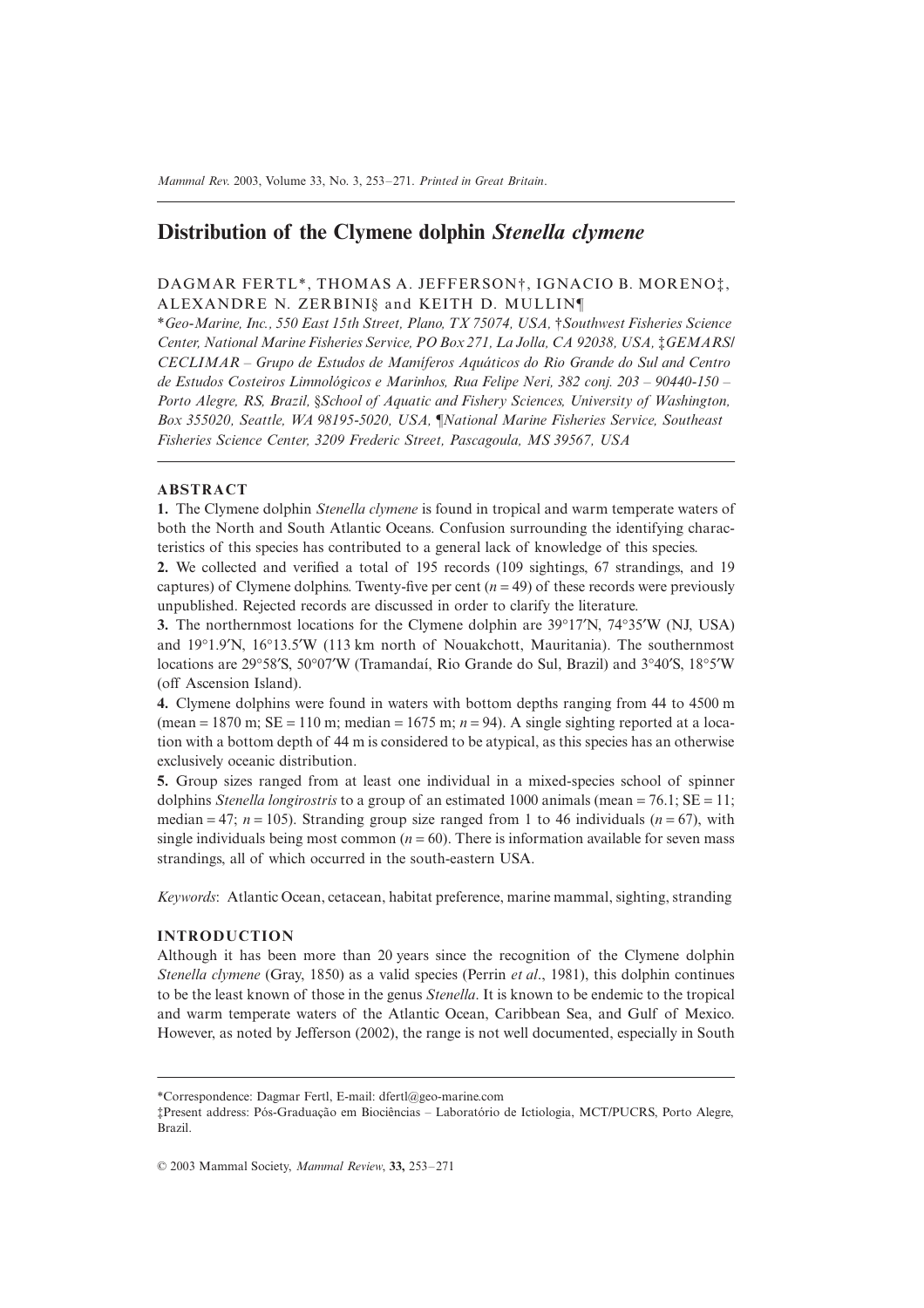and mid-Atlantic waters. The present paper reviews what is known of the species' range, based on both published and unpublished records that were verified. The paper also discusses rejected locality records.

# **METHODS**

All available sighting, stranding, and capture records for suspected and confirmed Clymene dolphins were compiled. Previously published records were reviewed, and some were either inaccurate or included questionable species identifications. For example, an animal could have been erroneously determined to be a Clymene dolphin or incorrectly identified as a different dolphin species and actually have been a Clymene dolphin. For each record, an attempt was made to verify the species identification. Verification could come in one of several manners: location of photographs or detailed descriptions of the animals demonstrating diagnostic features; identifications made by highly trained observers familiar with the Clymene dolphin; or examination of voucher materials deposited in institutions, such as skulls collected from stranded or captured specimens. Suspect records that could not be verified were not plotted or included in our analyses, but are discussed in this paper to clarify the literature.

Locations for some confirmed records were approximated if sufficient details were not provided by the information source (Fig. 1). A mass stranding was defined as that of two or more individual dolphins, with the exception of presumed mother/calf pairs.

### **RESULTS**

The following records discussed in detail are: (i) dolphins that we were able to determine were misidentified as Clymene dolphins; (ii) Clymene dolphins that were misidentified as other species or labelled as just *Stenella* spp. and for which we were able to confirm species identification; and (iii) miscellaneous errors in the Clymene dolphin distribution literature that we correct here, such as errors in reported locations.

### **Rejected records**

During February 1997 off the south-eastern USA, a Clymene dolphin reportedly was found with its tail wrapped in the mainline of a longline and released alive (Johnson, Yeung  $\&$ Brown, 1999; Yeung, 1999). No additional details or photographs could be obtained to verify the species identification, so this identification should be considered tentative.

Perrin *et al*. (1981) erroneously listed specimen R-3-SLS (found at St. Augustine, FL, USA) as both the spinner dolphin *Stenella longirostris* and the Clymene dolphin. This specimen is confirmed to be a spinner dolphin, based on examination of specimen photographs.

Perdomo, Fuentes & Aguayo (1984) provided a listing of cetacean sightings made in the southern Gulf of Mexico. There was one reported sighting of a mixed school of Clymene dolphins and pantropical spotted dolphins *Stenella attenuata*, however, the authors did not provide any photographs or list diagnostic features used to identify the Clymene dolphins. Additionally, this dolphin has not been elsewhere reported to associate with pantropical spotted dolphins. Therefore, we consider the identification to be questionable.

The Institute of Cetacean Research (ICR) conducted a sighting survey along the west coast of St. Lucia during February 2000 (Rambally, 2000). Clymene dolphins were reportedly sighted. We contacted ICR for further information on the sighting(s) and to inquire about the verification of the species identifications (S. Nishiwaki, personal communication). Based on conversations with ICR staff, it is likely that the sightings were actually of spinner dolphins.

Gordon *et al.* (1995) reported sighting Clymene dolphins while conducting cetacean surveys in Dominican waters from January through March 1995. We were unable to verify the species identifications. Numerous studies of sperm whales *Physeter macrocephalus* and hump-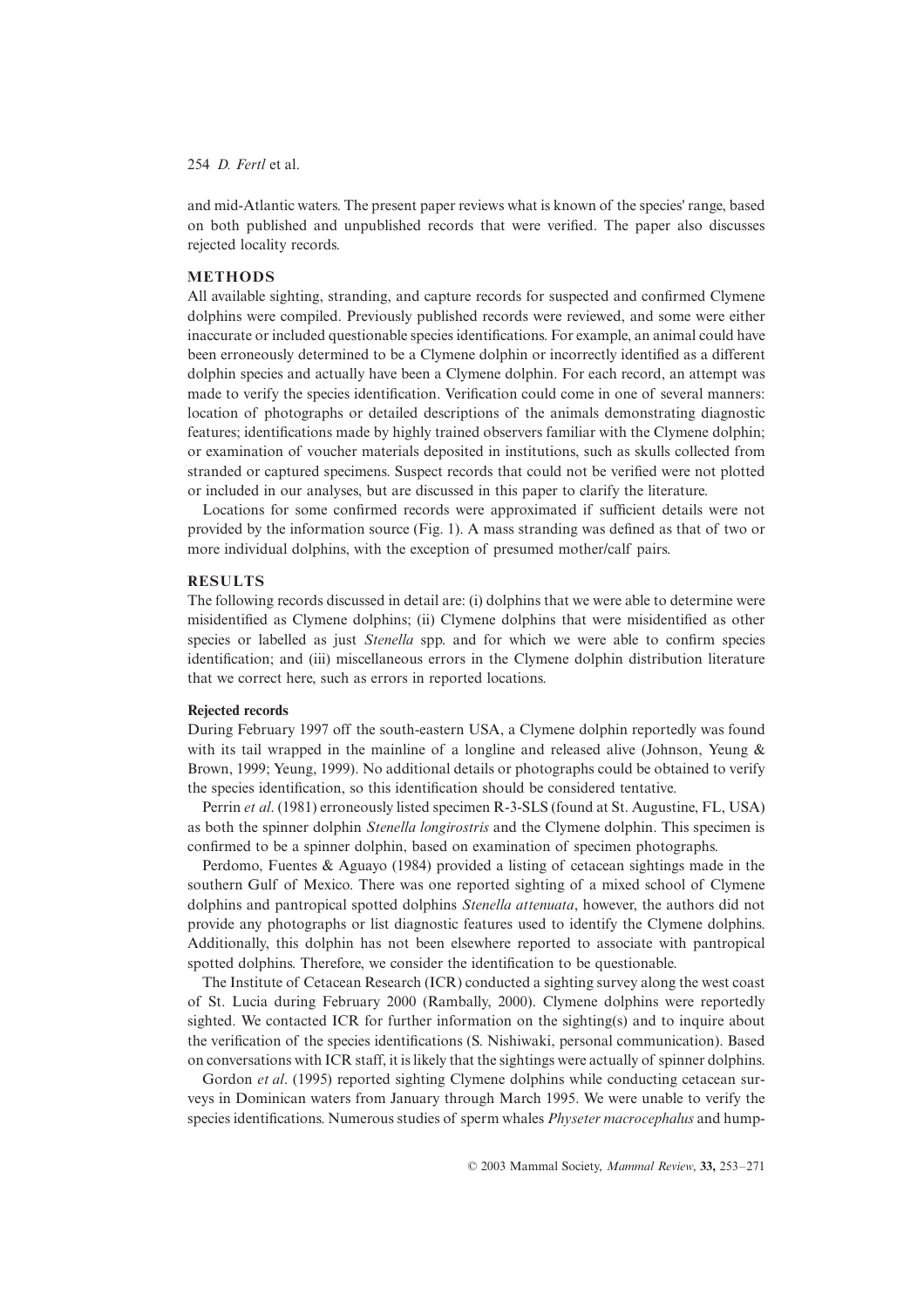

**Fig. 1.** Distribution of the Clymene dolphin. Only confirmed sighting, stranding, and capture records of this species are plotted. The shaded area is the area of this species' most likely occurrence within the Atlantic Ocean.

back whales *Megaptera novaeangliae* have been conducted in the waters off Dominica (Watkins, Moore & Tyack, 1985; Gordon *et al*., 1998), yet the Clymene dolphin had not been previously documented in these waters. Due to the lack of diagnostic information needed to verify the species identifications, we have rejected these records.

Watkins & Moore (1982) and Watkins *et al*. (1985) reported sightings of Clymene dolphins during November 1981, November 1983, and March 1984. None of the sightings were accompanied by a convincing description (such as diagnostic features) to support the identification. For example, the authors did not report the moustache marking that is indicative of this species. It is possible that the authors were observing groups of juvenile spinner dolphins, which have a shorter beak and are smaller. These sightings are therefore considered to be of 'possible' Clymene dolphins and are not included in Appendix 1, Fig. 1, nor the estimates of group size.

An alleged Clymene dolphin was incidentally captured in a gillnet off Morro de Puerto Santo, Sucre, Venezuela (10∞44¢N, 63∞09¢W) (Agudo, 1990; Agudo & Romero, 1996; Romero,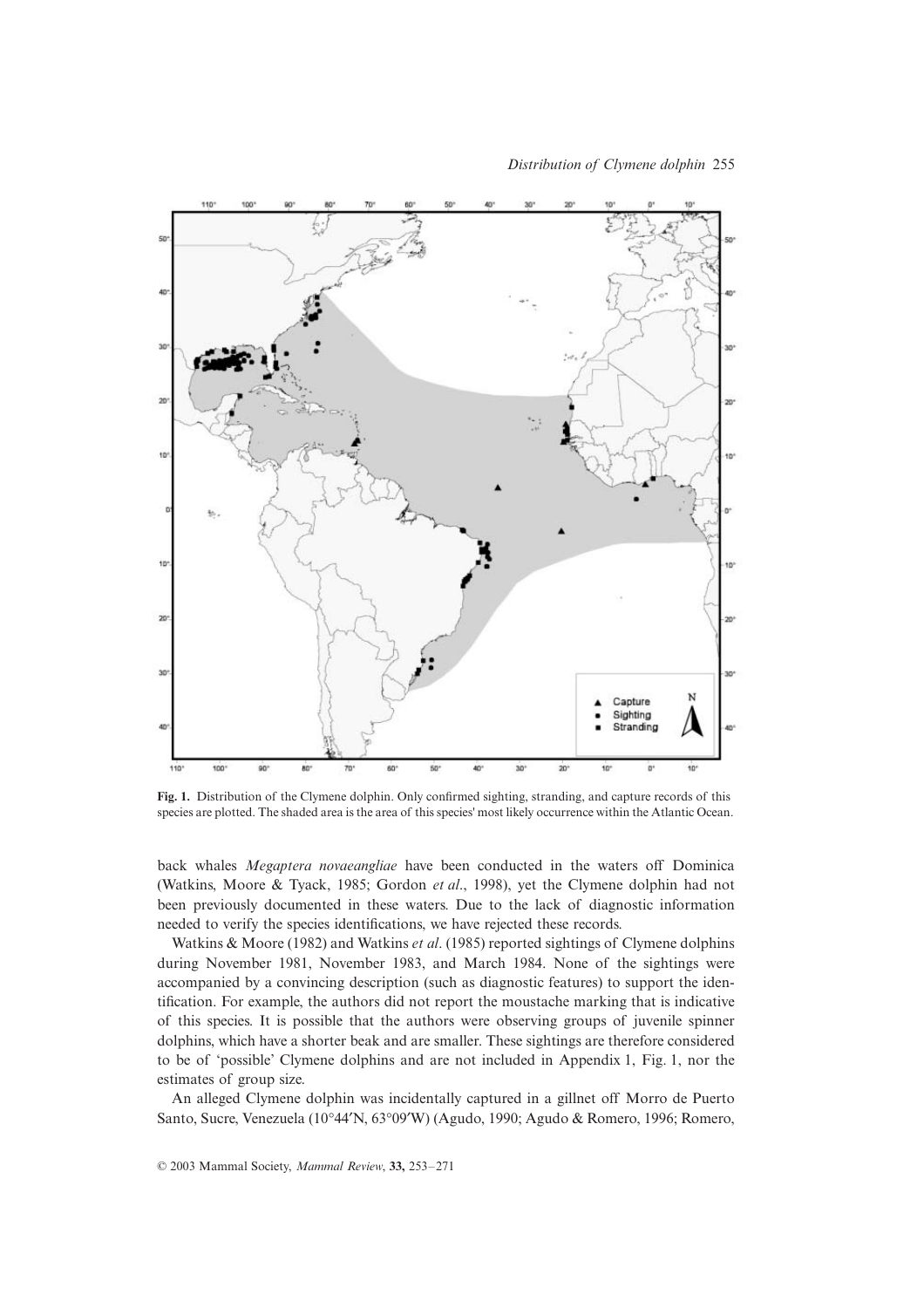Agudo & Green, 1997; Romero *et al*., 2001). The skull was collected and is housed at the Museo de la Estación Biológica Rancho Grande (specimen EBRG 16887) (Agudo & Romero, 1996). According to Agudo (1990), the specimen was EBRG 16888, however, Agudo & Romero (1996) and Romero *et al*. (1997) later referred to this specimen as EBRG 16887. Bolaños-Jiménez (1995) examined both specimens and determined them to be misidentified spinner dolphins. EBRG 16887 was likely misidentified as a Clymene dolphin, based on tooth counts (J. Bolaños-Jiménez, personal communication). Therefore, the one record for this species' occurrence in Venezuelan waters is disputed.

Soto, Caseca-Santos & Ternes-Silva (1996) and Soto, Montibeler & da Silva-Ribeiro (2000) reported the capture of a Clymene dolphin off the coast of Rio Grande do Sul, southern Brazil, in August 1995. No description of the colour pattern or morphometrics of this specimen were presented. The authors were contacted but no information on the diagnostic characters they used in the identification of this dolphin was provided. We therefore dispute this record as being a Clymene dolphin and do not include it in our analysis. Soto *et al*. (2000) also reported that a Clymene dolphin stranded in September 1999 on the coast of Santa Catarina (Praia do Jacques) and provided morphometrics and tooth counts. A reexamination of the skull by one of us (I.B.M.) showed that this specimen was in fact a striped dolphin *Stenella coeruleoalba*.

Zerbini *et al*. (1997, 1998a,b) and Zerbini & Kotas (1998) reported a sighting of Clymene dolphins on 17 August 1996 in southern Brazil. This record was later corrected to *Stenella* cf. *clymene* in a subsequent paper (Zerbini *et al*., in press). The colour pattern of individuals observed suggested the species identity, but it was late in the day and due to low light conditions the observers could not make a positive identification, and the identification was labelled as 'most likely' Clymene dolphin. This record is therefore not included in our analysis.

Rice (1998) reported that the Clymene dolphin allegedly has been sighted in the Red Sea. No further information was given to substantiate this claim, and the species is not known from anywhere outside the Atlantic Ocean. Therefore, this record is rejected and not included in our interpretation of distribution.

#### **Accepted records**

Perrin *et al*. (1981) reported that a Clymene dolphin was captured near the island of Curaçao. However, the coordinates they listed correspond to Carriacou, north of the island of Grenada, which is the correct location of the collection of the animal (J. Bolaños-Jiménez, personal communication with W.F. Perrin).

Zaniolo & Picanço (1998) reported the stranding of a dolphin identified as *Stenella* spp. This dolphin live-stranded and died 2 days later. It was identified as a Clymene dolphin based on its colour pattern ('moustache' and dorsal cape) in photos examined by one of us (I.B.M.). This record is included in Appendix 2 and in our analysis of the distribution of this species.

Simões-Lopes, Praderi & de Souza Paula (1992) reported that the first record of the Clymene dolphin in Brazil occurred in 1991. Perrin & Mead (1994) correctly indicated the stranding location on their map, but erroneously reported the location coordinates as  $3°40'S$ and 18∞05¢W. According to Simões-Lopes, Praderi & Paula (1994), the stranding actually occurred on 11 June 1992 (not 1991) and the correct locality was 29°18′18″S and 49°42′02″W (1 km north of the mouth of the Manpituba River, Santa Catarina State, southern Brazil).

#### **Analysis of distribution**

We collected 109 verified sighting records;  $13\%$   $(n = 14)$  were not previously published (Appendix 1). Of the 91 published sighting records, 49 (54%) were found in the 'grey' litera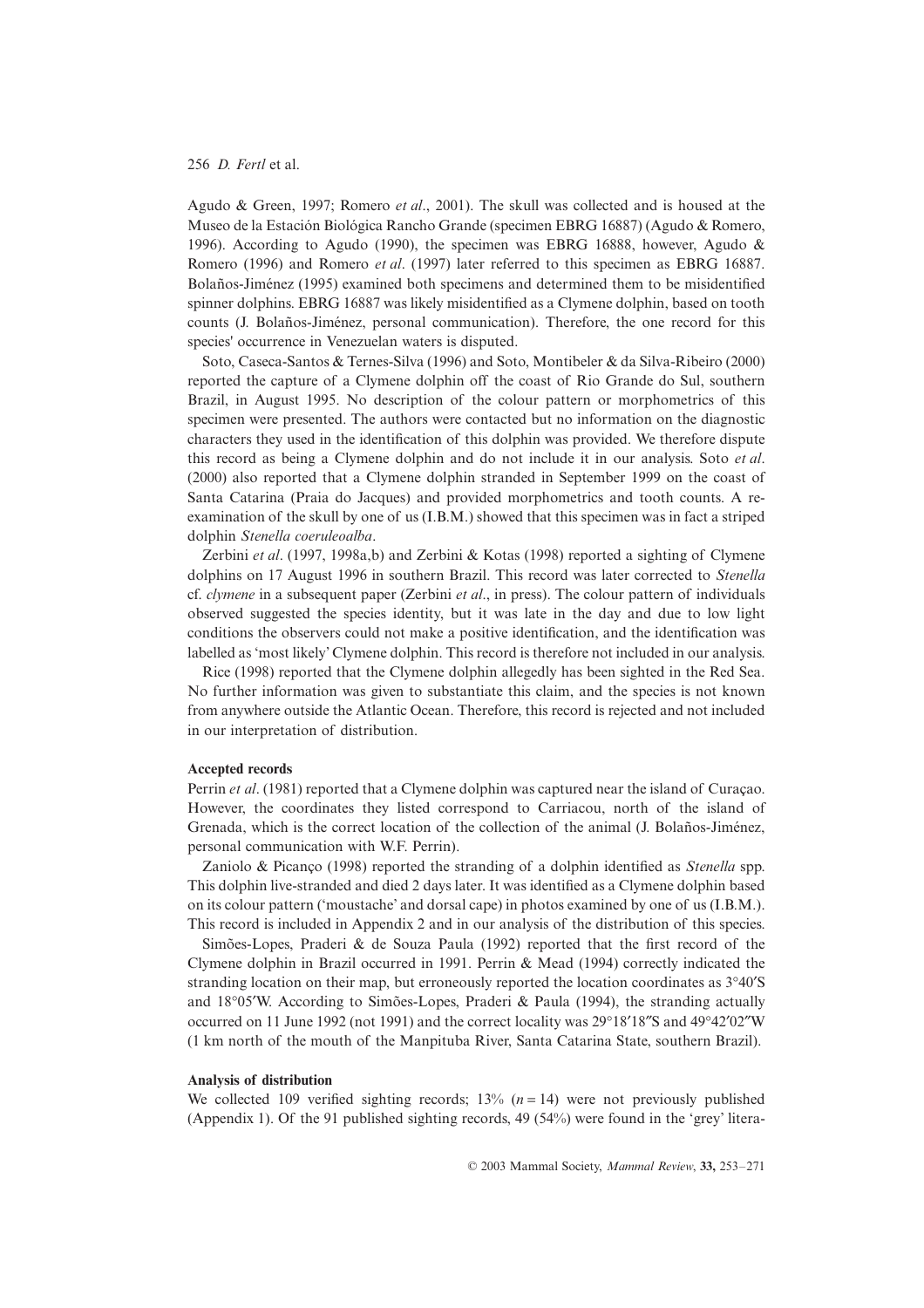ture [published conference abstracts, cruise reports, International Whaling Commission (IWC) working papers, etc.]. Clymene dolphins were found in waters with bottom depths ranging from 44 to 4500 m (Fig. 2; mean = 1870 m;  $SE = 110$  m; median = 1675 m;  $n = 94$ ). Group sizes ranged from at least one individual in a mixed-species school of *Stenella longirostris* to a group of an estimated 1000 (Fig. 3; mean =  $76.1$ ; SE = 11.2; median =  $47$ ; *n* = 105). We collected 67 verified stranding records, 30 (46%) of these were previously unpublished (Appendix 2). The size of stranded groups ranged from 1 to 46 individuals, with single individuals being most common  $(90\%, n = 60)$ . There is information available for seven mass strandings, all of which occurred in the south-eastern USA. We compiled 19 capture records (Appendix 3); five (26%) of which were previously unpublished. Seven records were not confirmed but were considered probable captures. We consider them probable captures because they are usually old museum records with an unknown origin of collection. Most specimens collected at that time (*c*. 1800s), however, were from captures, not strandings. One of us (T.A.J.) was able to confirm species identity from skull measurements and/or tooth counts. These records were included in our analysis of distribution.

# **DISCUSSION**

The Clymene dolphin is found off the USA Atlantic Coast; in the Gulf of Mexico; in the Caribbean Sea (waters off the Windward Islands and Belize); Brazil; West Africa; and in the middle of the Atlantic between South America and Africa (Fig. 1). The northernmost locations are 39∞17¢N, 74∞35¢W (NJ, USA; Perrin *et al*., 1981; Ulmer, 1981) and 19∞1.9¢N, 16∞13.5¢W (113 km north of Nouakchott, Mauritania) (Robineau, Vely & Maigret, 1994). The southernmost locations are 29∞58¢S, 50∞07¢W (Tramandaí, Rio Grande do Sul, Brazil) (Moreno, 2002) in the western South Atlantic and  $3°40'S$ ,  $18°5'W$  (off Ascension Island) in the eastern South Atlantic (Lütken, 1889; Perrin *et al*., 1981).

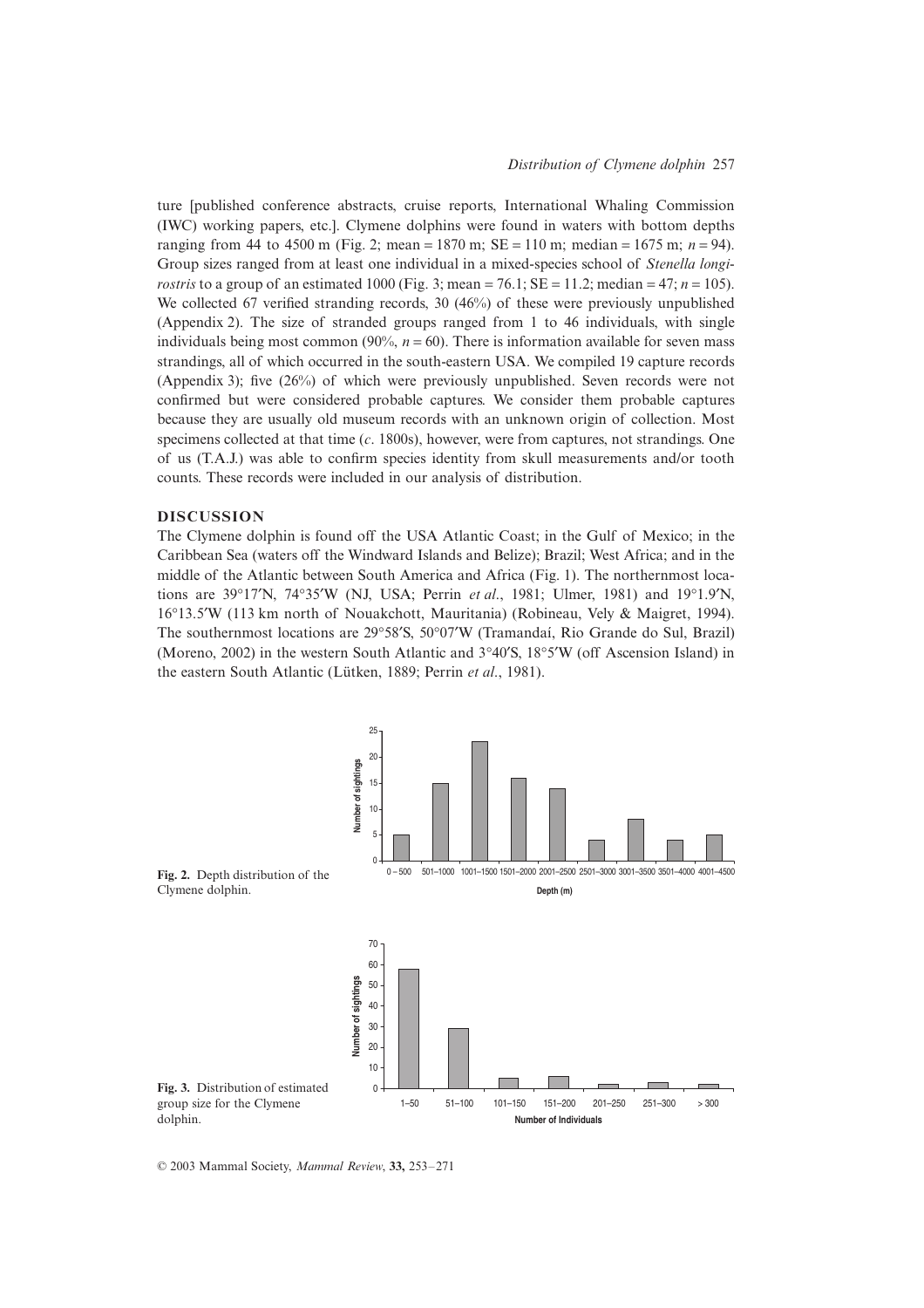Biogeographically, the Clymene dolphin is found in the warmer waters of the North Atlantic from the North Equatorial Current, the Gulf Stream, and the Canary Current (Robineau *et al*., 1994). In the south-western Atlantic Ocean, it is primarily found in the warmer waters of the Brazil Current as far south as approximately 30∞ S. There are no records of Clymene dolphins further south in the waters off Argentina or Uruguay (Moreno, 2002). Most of the distributional records for this dolphin are in warm waters. In the mid-Atlantic off the USA, these records suggest the warm waters of the Gulf Stream influence Clymene dolphin distribution. The northernmost record for this species, a stranding in NJ (USA), occurred during the summer. Based on the available distributional records, as well as the apparent warm-water preference of this species, we suggest a somewhat modified distribution for the Clymene dolphin from previously published maps (Fig. 1).

The Clymene dolphin is similar to the Atlantic spotted dolphin *Stenella frontalis* in terms of only being found in the Atlantic Ocean (vs. the pantropical distribution of the other three species of *Stenella*). Perrin, Mitchell & van Bree (1978) suggested that the historical zoogeography of tropical pelagic dolphins might account for the relative richness of Atlantic delphinid fauna (including the genus *Stenella*). They suggested that during Pleistocene glacial periods, the Cape of Good Hope might have acted as a one-way filter admitting tropical, Indo-Pacific oceanic forms to the tropical Atlantic (Perrin *et al*., 1978).

The restricted distribution of the Clymene dolphin means that there is a greater chance of depletion than for a more widely distributed species. However, there are no indications of serious conservation problems involving this species at present, with the possible exception of the potential kill in the tuna purse seine fishery in the eastern tropical Atlantic, which operates primarily in the Gulf of Guinea (Maigret, 1981). Dolphin mortality is very poorly documented for this fishery (Jefferson & Curry, 2003).

The Clymene dolphin is considered to be an oceanic species (Perrin & Mead, 1994). The sighting reported over the continental shelf off southern Texas in waters with a bottom depth of 44 m is considered to be atypical, since this dolphin is not usually sighted over the continental shelf (Mullin *et al*., 1994). The bottom depths reported in this paper are consistent with a study of habitat preferences for the Clymene dolphin in the Gulf of Mexico, where this species was found more often on the lower continental slope and deepwater regions in areas of cyclonic or confluence circulation (Davis *et al*., 2002).

Culik (2003) listed the range states as including the USA, Mexico, Belize, Honduras, Nicaragua, Costa Rica, Panama, Colombia, Venezuela, Guyana, Surinam, French-Guyana, Brazil, Cuba, Bahamas, Dominican Republic, Haiti, Mauritania, Senegal, Gambia, Guinea-Bissau, Guinea, Sierra Leone, Liberia, Ivory Coast, Ghana, Togo, Benin, Nigeria, Cameroon, and Gabon. This is an interpretation of the distribution map and is not based on confirmed sightings of the species from the shores of the countries listed (B. Culik, personal communication). Such interpretations of the range of a species often occur when there are sparse distribution data. When we examined the range, we encountered several problems, including lack of survey effort in areas of known or suspected occurrence and difficulty in species identification. There were few available records in the eastern portion of the North Atlantic Ocean. As noted by Robineau *et al*. (1994), this is more likely a reflection of poor sampling effort, rather than the actual distribution of this species. Jefferson, Odell & Prunier (1995) provided a similar explanation regarding the near absence of records from Mexican and Cuban waters. We recommend increased survey effort in such areas, using experienced observers trained in cetacean species identification.

The Clymene dolphin appears to be most commonly confused with the short-beaked common dolphin (Fig. 4), and sometimes the spinner dolphin, especially at sea (Jefferson,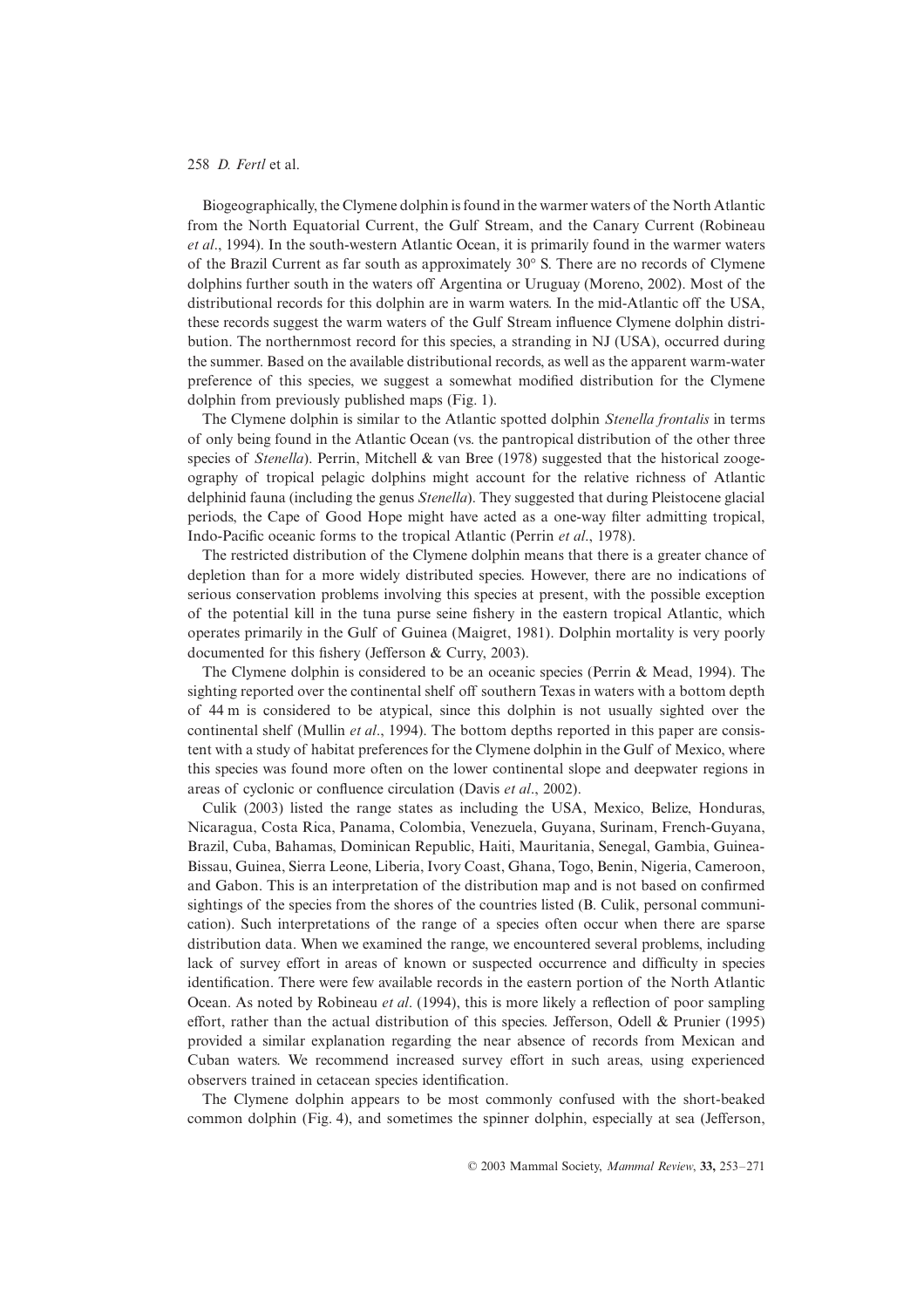

**Fig. 4.** The very similar external appearance of the Clymene dolphin (upper) and short-beaked common dolphin *Delphinus delphis* (lower) has led to much confusion in species identity. The two species have almost identical body shapes, and the basic colouration is much the same. The major differences are that the Clymene dolphin has a rounded (vs. pointed in the common dolphin) lower cape margin, a moustache marking on the dorsal surface of the beak, and an indistinct eye-to-flipper (vs. chin-to-flipper in the common dolphin) stripe. Photos by R.L. Pitman and I. Visser.

1995; Jefferson & Schiro, 1997). It also has been confused with the Atlantic spotted dolphin and the striped dolphin (Perrin *et al*., 1981). Further compounding the difficulty of identification is the fact that Clymene dolphins have been found in association with spinner dolphins and other long-beaked oceanic species, not only during sightings at sea (Cadenat & Doutre,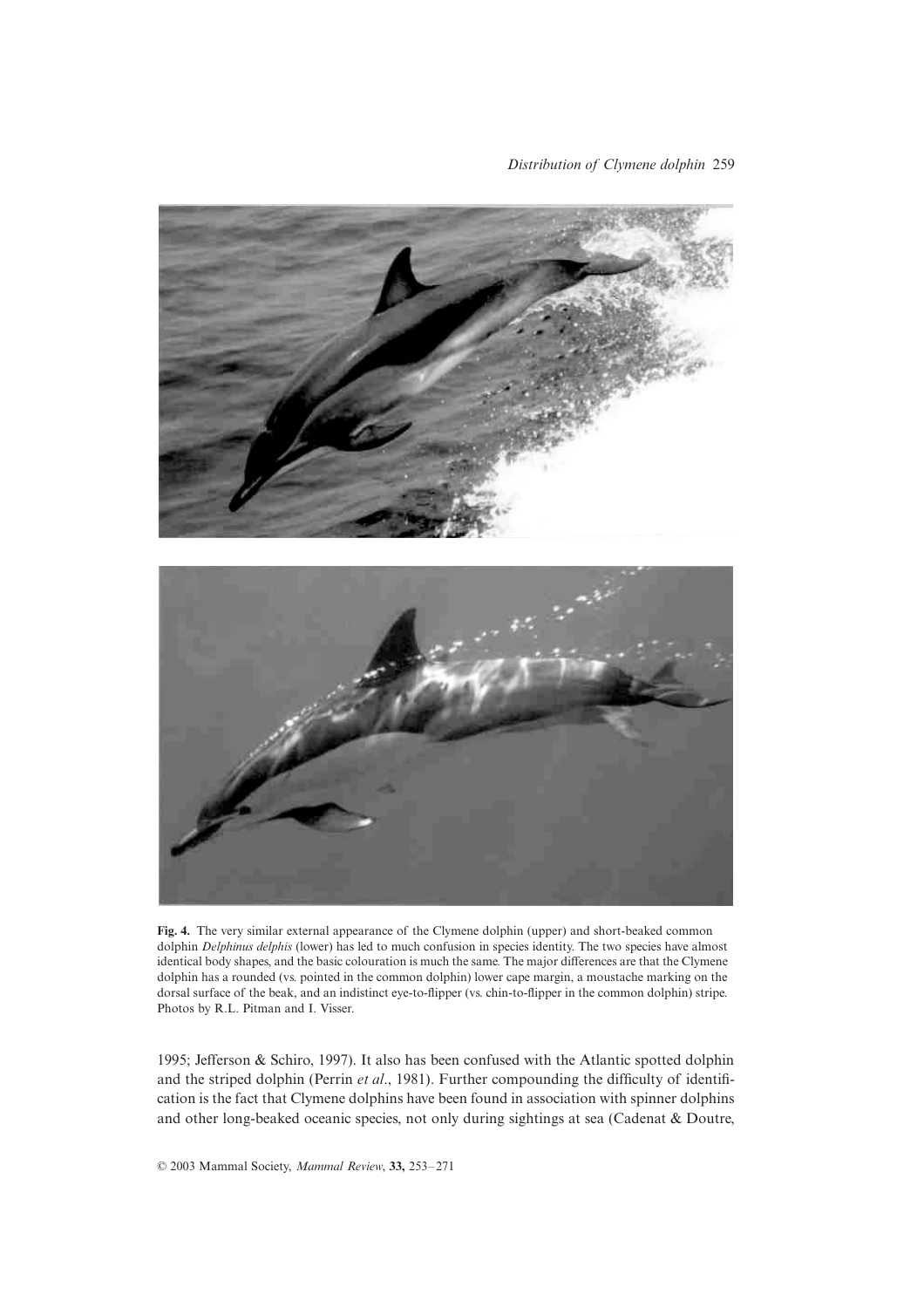1958; NMFS-NEFSC, unpublished photos), but also during mass strandings (Jefferson *et al*., 1995).

As noted by Jefferson & Curry (2003), before the Clymene dolphin was re-described by Perrin *et al*. (1981), it was often misidentified as other species of long-beaked dolphins. For example, a sighting of common dolphins *Delphinus delphis* in the Gulf of Mexico (Caldwell, 1955) was probably actually a sighting of Clymene dolphins (Jefferson & Curry, 2003). More than 30 sightings of common dolphins were recorded off northeastern Brazil during an IWC shipboard survey conducted in 1981 (Best, da Rocha & da Silva, 1986), yet when this same area was surveyed from 1998 to 2001, no common dolphins were sighted, but Clymene dolphins were (da Rocha *et al*., 1999; Moreno, 2002). A group of small dolphins sighted in Jamaican waters appeared to be a then unknown species of *Stenella* spp. (Caldwell, 1961), and, based on the description, were probably Clymene dolphins (Jefferson & Curry, 2003). Additionally, the 'Senegal dolphin' of Mörzer Bruyns (1971) and Dupuy (1983) is probably this species (Perrin & Mead, 1994; Jefferson & Curry, 2003). Since none of these records are confirmed, they were not plotted in Fig. 1, recorded in Appendices 1 through 3, or included in the analysis of distribution.

Due to the difficulty in identifying Clymene dolphins to species, we suggest that diagnostic features of candidate sightings be noted and that video and/or still photographs, as well as biopsy samples, be taken whenever possible. In part, special attention should be paid to the presence or absence of the moustache marking on the dorsal surface of the beak, which is this species' most diagnostic external feature (Fig. 5). In the case of stranding events, collection of at least the skull or a tissue sample for genetics is imperative, and photographs should be taken of live- or freshly stranded individuals.



**Fig. 5.** Moustache marking on the upper surface of the beak of the Clymene dolphin. This is specimen GEMARS 0795, a stranded individual from Brazil. Photo by I.B. Moreno.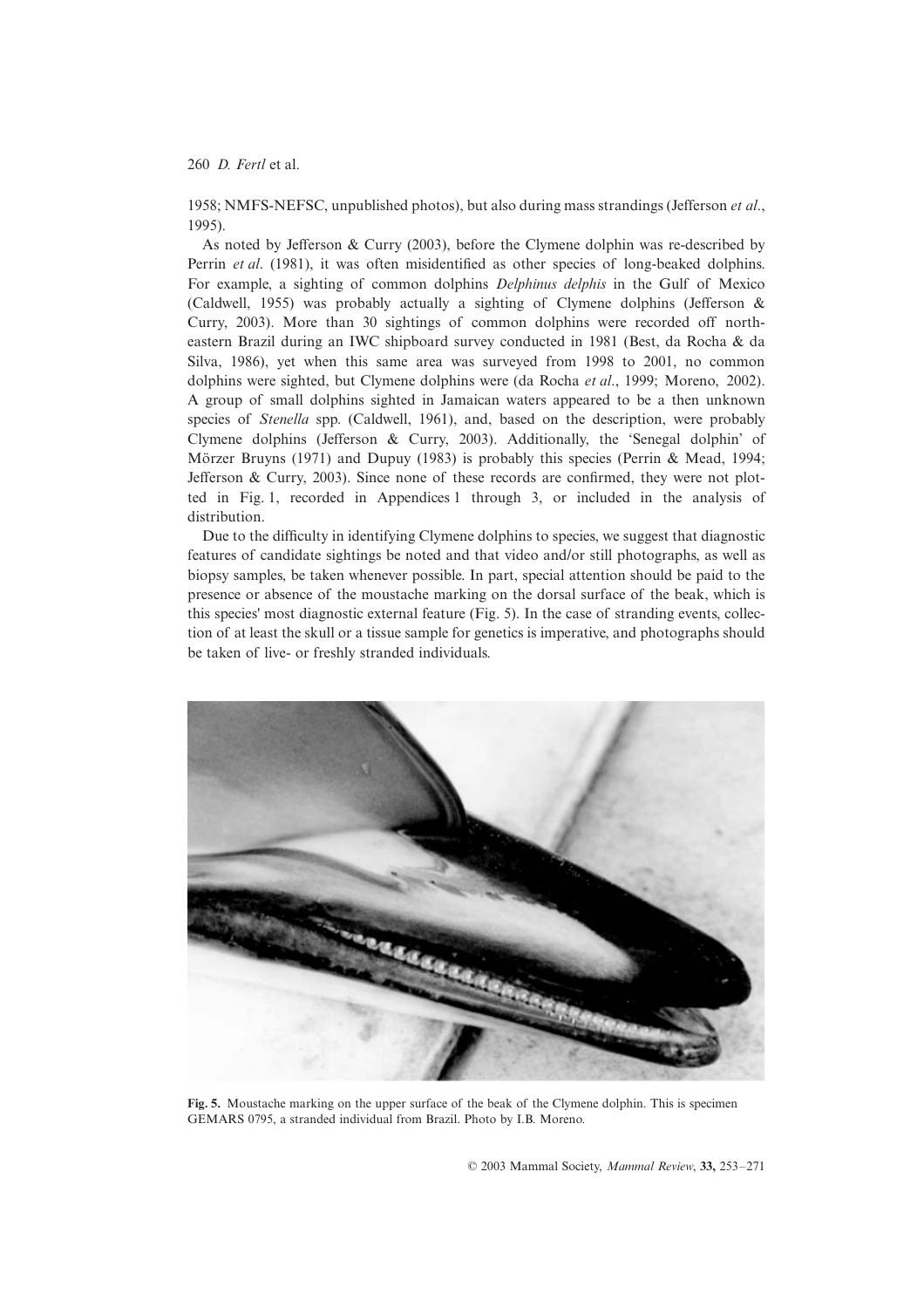### **ACKNOWLEDGEMENTS**

The authors thank the many scientists who provided assistance in collecting data and literature, as well as verification of species identifications, including N. Barros, B. Bilgre, N. Black, J. Bolaños-Jiménez, R. de la Parra, J.G. Mead, D.K. Odell, P. Olson, J. Ortega-Ortiz, W.F. Perrin, T. Pusser, A. Romero, C. Self-Sullivan, J. Soto, L. Sousa, and A.S. Williams. R. Maia-Nogueira, F.J.S. Lima, P. Simões-Lopes, P.A. Flores and L. Dalla-Rosa helped with unpublished data. The map was created with the assistance of R. Roller, K. Knight, and C. Schroeder. A. Metzger formatted the tables, while R. Nawojchik rechecked our data in them. R. Pitman and I. Visser graciously allowed us to use their beautiful photographs. I. Moreno was financed in his MSc thesis at the Pontifícia Universidade Católica do Rio Grande do Sul by CAPES, the Society for Marine Mammalogy, the Humane Society for United States and the Cetacean Society International. The manuscript was reviewed and improved by comments from G. Notarbartolo di Sciara, W.F. Perrin, and R. McDonald.

### **REFERENCES**

- Agudo, A.I. (1990) *Preliminary report on death of cetaceans in gillnets in northeastern Venezuelan waters.* Abstract presented at Symposium on Mortality of Cetaceans in Passive Fishing Nets and Traps, La Jolla, California, 20–21 October 1990.
- Agudo, A.I. & Romero, A. (1996) Catalogo dos cetaceos de Venezuela (America do Sur) depositados en museos e colleccions [sic] bioloxicas nacionais e estranxeiras. *Eubalaena*, **8**, 14–24.
- Alves-Júnior, T.T., Ávila, F.J.C., Oliveira, J.A.O., Furtado-Neto, M.A.A. & Monteiro-Neto, C. (1996) Registros de cetáceos para o litoral do estado do Ceará, Brasil. *Arquivos de Ciências Do Mar*, **30**, 79–  $92.$
- Best, R.C., da Rocha, J.M. & da Silva, V.M.F. (1986) *Registro de pequenos cetáceos na costa nordeste do Brasil.* Abstract presented at Primera Reunión de Trabajo de Expertos en Mamíferos Acuáticos de América del Sur. Buenos Aires, Argentina, 25–29 July 1984.
- Bolaños-Jiménez, J. (1995) *Morfometría y taxonomía de los delfines de rostro largo de las costas de Venezuela. Proyecto Especial de Grado Especialización en Manejo de Fauna Silvestre y Acuática, Universidad Simón Bolívar (USB), Caracas.* Unpublished manuscript. Available from Jaime Bolaños, Sociedad Ecologica Venezolana Vida Marina (SEA VIDA), A.P. 162, Cagua, Estado Aragua, Venezuela 2122.
- Cadenat, J. (1959) Rapport sur les petits cétacés ouest-africains. Résultats des recherches enterprises sur ces animaux jusqu'au mois de mars 1959. *Bulletin de l'Institut Francais d'Afrique Noire*, **21A**, 1367– 1409.
- Cadenat, J. & Doutre, M. (1958) Note sur les delphinidés ouest-africains. I. Un *Prodelphinus*? Indéterminé des côtes du Sénégal. *Bulletin de l'Institut Français d'Afrique Noire*, **20**, 1483–1485.
- Caldwell, D.K. (1955) Notes on the spotted dolphin, *Stenella plagiodon*, and the first records of the common dolphin, *Delphinus delphis*, in the Gulf of Mexico. *Journal of Mammalogy*, **36**, 467–470.
- Caldwell, D.K. (1961) Observations on an unidentified dolphin of the family Delphinidae in Jamaican waters. *Caribbean Journal of Science*, **1**, 133–134.
- Caldwell, D.K. & Caldwell, M.C. (1975) Pygmy killer whales and short-snouted spinner dolphins in Florida. *Cetology*, **18**, 1–8.
- Culik, B. (2003) *Review on small cetaceans: distribution, behaviour, migration and threats.* Compiled for the Convention on Migratory Species, United Nations Environment Programme. <http://www.wcmc.org.uk/> cms/reports/small\_cetaceans/index.htm. Accessed 29 January 2003.
- Dalla-Rosa, L. (1998) *New information on the occurrence of small cetaceans off southern Brazil.* Abstract presented at 8a Reunião de Trabalho de Especialistas em Mamíferos Aquáticos da América do Sul e 2o Congresso da Sociedade Latino-Americana de Especialistas em Mamíferos Aquáticos, Olinda, Brazil, 25– 29 October 1998.
- Davis, R.W., Evans, W.E. & Würsig, B., eds. (2000) *Cetaceans, sea turtles and seabirds in the northern Gulf of Mexico: distribution, abundance and habitat associations.* OCS Study MMS 2000-003. Prepared by the Gulfcet Program, Texas A&M University. US Department of the Interior, US Geological Survey, Biological Resources Division, and US Department of the Interior, Minerals Management Service, Gulf of Mexico OCS Region, New Orleans, Louisiana. Available from National Technical Information Services, PB2001- 104813. US Department of Commerce, Springfield, VA 22161, USA.
- Davis, R.W. & Fargion, G.S., eds. (1996) *Distribution and abundance of cetaceans in the north-central and*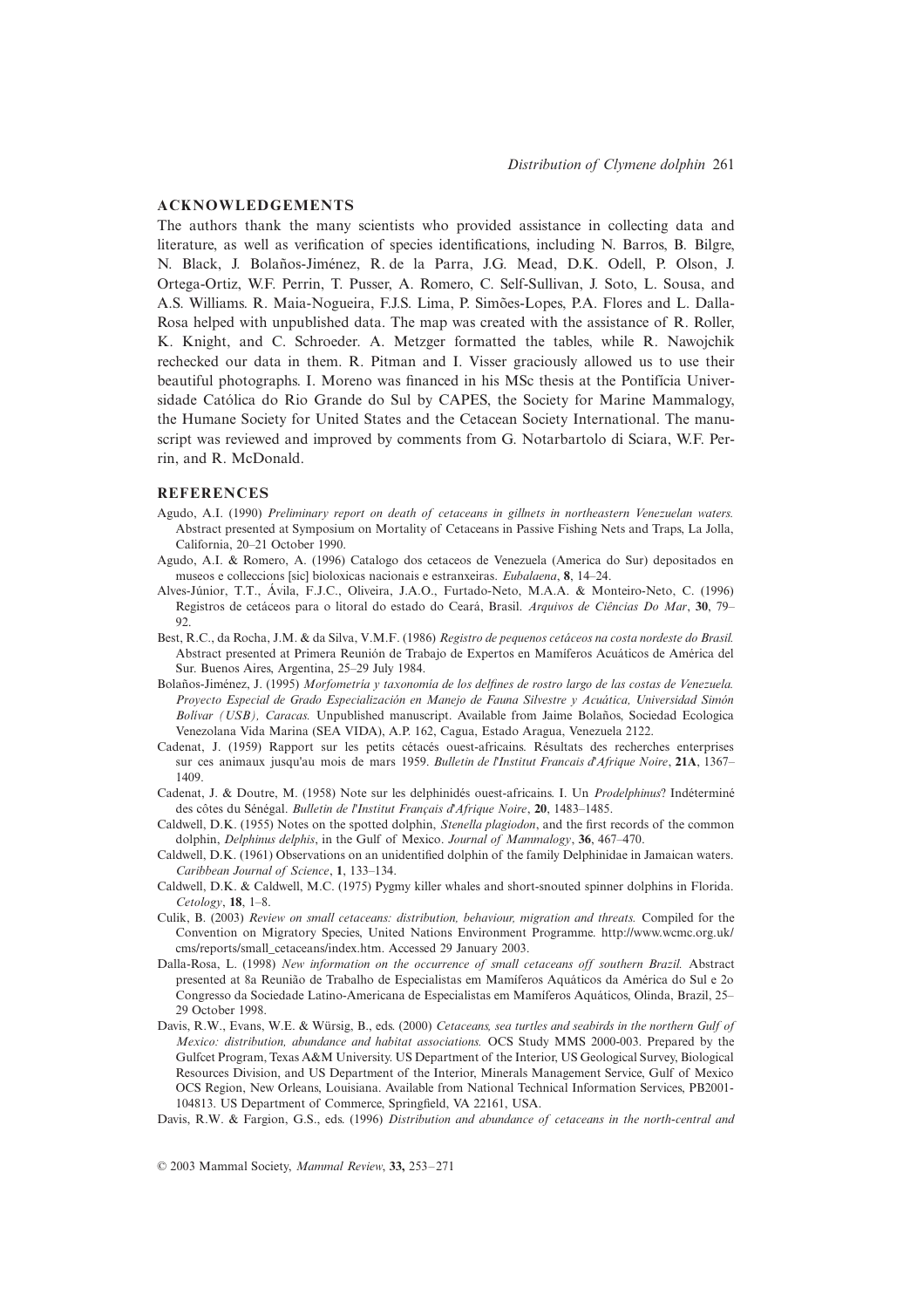*western Gulf of Mexico.* OCS Study MMS 96-0027. Prepared by the Texas Institute of Oceanography and the National Marine Fisheries Service. US Department of the Interior, Minerals Management Service, Gulf of Mexico OCS Region, New Orleans, Louisiana. Available from National Technical Information Services, PB96-194436. US Department of Commerce, Springfield, VA 22161, USA.

- Davis, R.W., Ortega-Ortiz, J.G., Ribic, C.A., Evans, W.E., Biggs, D.C., Ressler, P.H., Cady, R.B., Leben, R.R., Mullin, K.D. & Würsig, B. (2002) Cetacean habitat in the northern oceanic Gulf of Mexico. *Deep-Sea Research I*, **49**, 121–142
- Dupuy, A.R. (1983) Donnés complémentaires concernant le statut des mammifères marins du Sénégal. *Bulletin de l'Institut Fondamental d'Afrique Noire*, **45A**, 380–391.
- Dupuy, A.R. & Maigret, J. (1979) Les mammifères marins des côtes du Sénégal. 1. Bilan des observations signalées entre 1960 et 1976. *Bulletin de l'Institut Francais Afrique Noire, Série A*, **38**, 921–928.
- Fertl, D., Schiro, A.J. & Peake, D. (1997) Coordinated feeding by Clymene dolphins (*Stenella clymene*) in the Gulf of Mexico. *Aquatic Mammals*, **23**, 111–112.
- Focus on Nature Tours (FONT) (2001) *FONT East Coast USA pelagic trips in 2001.* http://www.focusonna[ture.com/Clymene4leaping.htm. Accessed 25 March 2003.](http://www.focusonnature.com/Clymene4leaping.htm)
- Fragoso, A.B.I., Dorneles, P.R., Lima, R.P., Castro D.F. & Brito, J.L. Jr (1994) *Registros do Golfinho de Clymene,* Stenella clymene *e do Golfinho-Cabeça-de-Melão,* Peponocephala electra, *para o Litoral de Ala*goas, Brasil. Abstract presented at 6ª Reunião de Trabalho de Especialistas em Mamíferos Aquáticos da América do Sul, Florianópilis, Brazil, 24–28 October 1994.
- Gordon, J., Carlson, C., McLanaghan, R., Ingram, S. & Moscrop, A. (1995) *Field research being conducted by the International Fund for Animal Welfare on the potential and appropriate development of whale watching in Dominica.* Available from C. Carlson, International Fund for Animal Welfare, 411 Main Street, Yarmouth Port, MA 02675, USA.
- Gordon, J., Moscrop, A., Carlson, C., Ingram, S., Leaper, R., Matthews, J. & Young, K. (1998) Distribution, movements and residency of sperm whales off the Commonwealth of Dominica, eastern Caribbean: implications for the development and regulation of the local whalewatching industry. *Report of the International Whaling Commission*, **48**, 551–557.
- Gray, J.E. (1846) On the cetaceous animals. In: *The Zoology of the Voyage of H.M.S. Erebus and Terror, Under the Command of Captain Sir James Clark Ross, R.N., F.R.S. During the Years 1839 to 1843 by Authority of the Lords Commissioners of the Admiralty, Volume 7: Mammalia, Birds* (Ed. by J. Richardson & J.E. Gray), pp. 13–53. E. W. Janson, London.
- Gray, J.E. (1850) *Catalogue of the Specimens of Mammalia in the Collection of the British Museum. Part I. Cetacea.* Trustees of the British Museum, London.
- Harris, S.A. (1986) Beached! *Louisiana Conservationist*, **38**, 18–22.
- Jefferson, T.A. (1995) *Distribution, abundance, and some aspects of the biology of cetaceans in the offshore Gulf of Mexico.* PhD Thesis. Texas A&M University.
- Jefferson, T.A. (2002) Clymene dolphin *Stenella clymene*. In: *Encyclopedia of Marine Mammals* (Ed. by W.F. Perrin, B. Würsig & J.G.M. Thewissen), pp. 234–236. Academic Press, San Diego, CA.
- Jefferson, T.A. & Baumgardner, G.D. (1997) Osteological specimens of marine mammals (Cetacea and Sirenia) from the western Gulf of Mexico. *Texas Journal of Science*, **49**, 97–108.
- Jefferson, T.A. & Curry, B.E. (2003) Stenella clymene. *Mammalian Species.*, **726**, 1–5.
- Jefferson, T.A., Odell, D.K. & Prunier, K.T. (1995) Notes on the biology of the Clymene dolphin (*Stenella clymene*) in the northern Gulf of Mexico. *Marine Mammal Science*, **11**, 564–573.
- Jefferson, T.A. & Schiro, A.J. (1997) Distribution of cetaceans in the offshore Gulf of Mexico. *Mammal Review*, **27**, 7–50.
- Johnson, D.R., Yeung, C. & Brown, C.A. (1999) Estimates of marine mammal and marine turtle bycatch by the U.S. Atlantic pelagic longline fleet in 1992–1997. *National Oceanic and Atmospheric Administration Technical Memorandum NMFS-SEFSC*, **418**, 1–58. Available online at:<http://www.aoml.noaa.gov/general/> lib/tm\_418.pdf
- Leatherwood, S., Caldwell, D.K. & Winn, H.E. (1976) Whales, dolphins, and porpoises of the western North Atlantic: a guide to their identification. *National Oceanic and Atmospheric Administration Technical Report NMFS CIRC*, **396**, 1–171.
- Lucena, A., Paludo, D. & Langguth, A. (1998) New records of Odontoceti (Cetacea) from the coast of Paraíba, Brazil. *Revista Nordestina de Biologia*, **12**, 19–27.
- Lütken, C.F. (1889) Spolia Atlantica. Bidrag til Kundskab om de tre pelagiske Tandhval-Slaegter *Steno*, *Delphinus* og *Prodelphinus*. *Danske Videnskarbernes Selskab Skrifter*, **6**, 1–64.
- Maigret, J. (1981) Rapports entre les cétacés et la peche thoniere dans l'Antlantique tropical oriental. *Notes Africaines*, **171**, 77–84.
- Moreno, I.B. (2002) *Padrão de distribuição dos golfinhos do gênero* Stenella *(Delphinidae: Cetacea) no Oceano*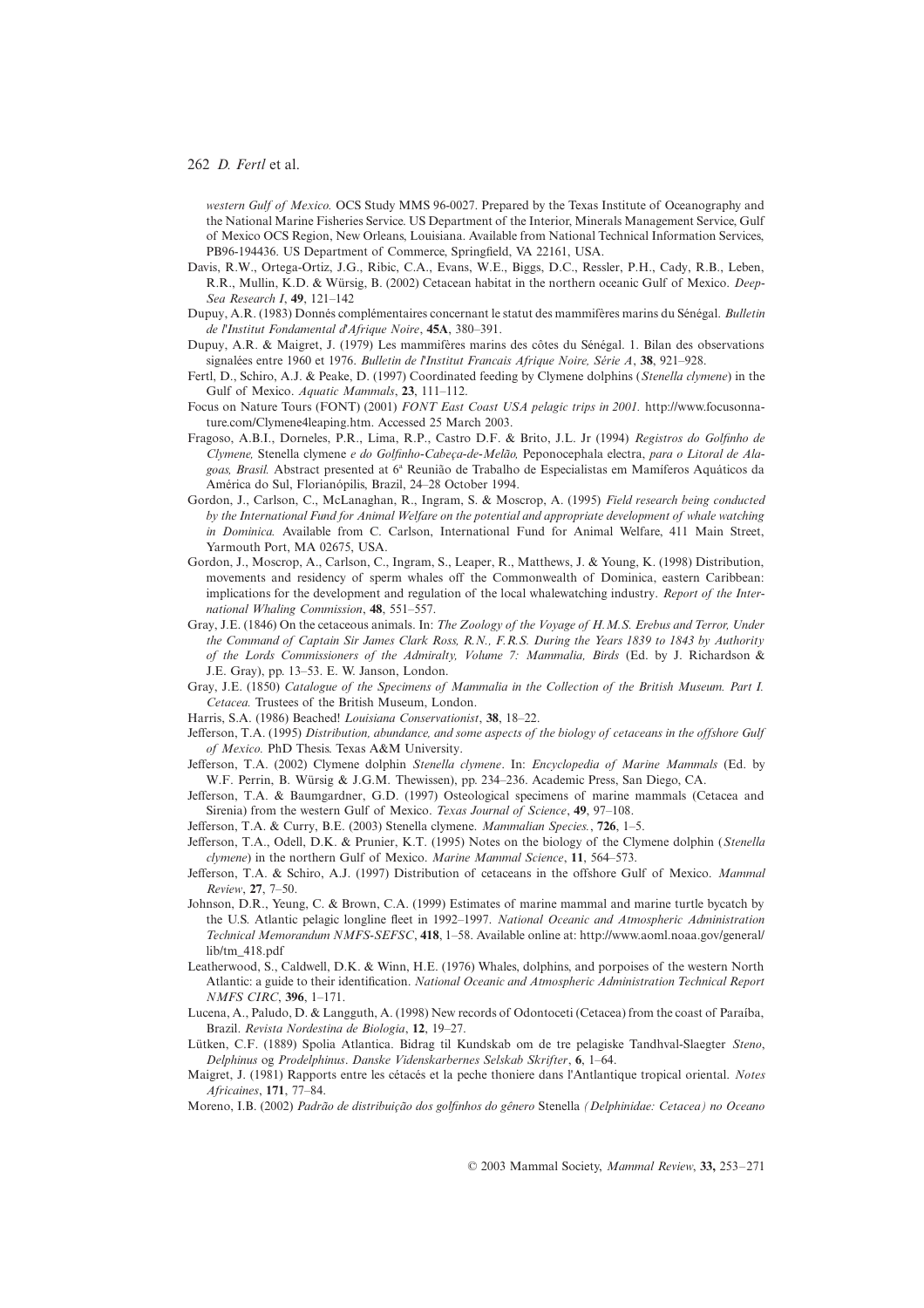*Atlântico sul-ocidental e Morfometria craniana dos golfinhos-pintados* (Stenella frontalis *e* S. attenuata). MSc Thesis. Pontifícia Universidade Católica do Rio Grande do Sul, Brazil.

- Mörzer Bruyns, W.F.J. (1971) *Field Guide of Whales and Dolphins*. Utigeverij Tor, Amsterdam, Netherlands.
- Mullin, K.D. & Fulling, G.L. (in press) Abundance of cetaceans in the southeastern U.S. North Atlantic Ocean. *Fishery Bulletin*.
- Mullin, K.D., Higgins, L.V., Jefferson, T.A. & Hansen, L.J. (1994) Sightings of the Clymene dolphin (*Stenella clymene*) in the Gulf of Mexico. *Marine Mammal Science*, **10**, 464–470.
- Mullin, K., Hoggard, W., Roden, C., Lohoefener, R., Rogers, C. & Taggart, B. (1991) *Cetaceans on the upper continental slope in the north-central Gulf of Mexico.* OCS Study MMS 91-0027. Prepared for the Minerals Management Service. National Marine Fisheries Service, Pascagoula, MS.
- de la Parra Venegas, R. (1998) *Two strandings record:* Stenella clymene *and* Kogia breviceps *at the coast of Cancun, Quintana Roo.* Abstract presented at twenty-third Reunión Internacional para el estudio de los Mamíferos Marinos, Quintana Roo, Mexico, 20–24 April 1998.
- Perdomo, V.A.I., Fuentes, A. & Aguayo, L. (1984) *Observaciones de cetáceos a bordo del B/O Justo Sierra, durante la campaña oceanográfica Chinchorro-1. Junio de 1984.* Available from Facultad de Ciencias, Universidad Nacional Autónoma de México, México.
- Perrin, W.F. & Mead, J.G. (1994) Clymene dolphin *Stenella clymene* (Gray, 1846). In: *Handbook of Marine Mammals. Volume 5: The First Book of Dolphins* (Ed. by S.H. Ridgway & R. Harrison), pp. 161–171. Academic Press, San Diego, CA.
- Perrin, W.F., Mitchell, E.D., Mead, J.G., Caldwell, D.K. & van Bree, P.J.H. (1981) *Stenella clymene*, a rediscovered tropical dolphin of the Atlantic. *Journal of Mammalogy*, **62**, 583–598.
- Perrin, W.F., Mitchell, E.D. & van Bree, P.J.H. (1978) *Historical zoogeography of tropical pelagic dolphins.* Abstract presented at Congressus Theriologicus Internationalis, Brno, 20–27 June 1978, p. 73, in: R. Orbtel, C. Folk & J. Pellantora (eds.) *Abstract of Papers.*
- Rambally, J. (2000) *St Lucia, progress report on cetacean research, January 1999 to May 2000, with statistical data for the calendar year 1999.* Reports of the International Whaling Commission, Unpublished Working Report SC/52.
- Reis, M.S.S. & Queiroz, E.L. (1994) *Ocorrência de* Stenella *CF.* S. clymene *Gray, 1850 (Cetacea, Delphinidae) para o litoral norte do estado da Bahia-Brasil.* Abstract presented at 6a Reunião de Trabalho de Especialistas em Mamíferos Aquáticos da América do Sul, Florianópilis, Brazil, 24–28 October 1994.
- Rice, D.W. (1998) *Marine mammals of the world: systematics and distribution*. Society for Marine Mammalogy Special Publication No. 4. Lawrence, KS.
- Robineau, D., Vely, M. & Maigret, J. (1994) *Stenella clymene* (Cetacea, Delphinidae) from the coast of West Africa. *Journal of Mammalogy*, **75**, 766–767.
- da Rocha, J.M., Zerbini, A.N., Siciliano, S., Andriolo, A., Moreno, I.B. & Lucena, A. (1999) *Distribution of small cetaceans off the northeastern Brazilian coast – September/October 1998.* Abstract presented at thirteenth Biennial Conference on the Biology of Marine Mammals, Maui, 28 November-3 December 1999.
- Romero, A., Agudo, A.I. & Green, S.M. (1997) Exploitation of cetaceans in Venezuela. *Report of the International Whaling Commission*, **47**, 735–746.
- Romero, A., Agudo, A.I., Green, S.M. & Notarbartolo di Sciara, G. (2001) Cetaceans of Venezuela: their distribution and conservation status. *National Oceanic and Atmospheric Administration Technical Report NMFS*, **151**, 1–60.
- Rumage, W.T. (1983) *Cetacean sightings from R/V Westward, 1978–1982.* Abstract presented at fifth Biennial Conference on the Biology of Marine Mammals, Boston, 27 November-1 December 1983.
- Schmidly, D.J. (1981) *Marine Mammals of the Southeastern United States Coast and the Gulf of Mexico. FWS/ OBS-80/41.* US Fish and Wildlife Service, Washington, D.C.
- Schmidly, D.J., Beleau, M.H. & Hildebrand, H. (1972) First record of Cuvier's dolphin from the Gulf of Mexico, with comments on the taxonomic status of *Stenella frontalis*. *Journal of Mammalogy*, **53**, 625–628.
- Simões-Lopes, P.C., Praderi, R. & de Souza Paula, G. (1992) *O delfin de Clymene,* Stenella clymene, *no Atlântico Sul-Ocidental.* Abstract presented at 5a Reunión de Trabajo de Especialistas en Mamíferos Acuáticos de América del Sur, Buenos Aires, Argentina, 28 September-2 October 1992.
- Simões-Lopes, P.C., Praderi, R. & de S. Paula, G. (1994) The Clymene dolphin, *Stenella clymene* (Gray, 1846), in the southwestern South Atlantic Ocean. *Marine Mammal Science*, **10**, 213–217.
- Soto, J.M.R., Caseca-Santos, L.R. & Ternes-Silva, S. (1996) *Dados sobre a captura accidental de cetáceos pela frota pesqueira de Itajaí (Santa Catarina, Brasil), através de redes de emalhe de superficie.* Abstract presented at 7<sup>a</sup> Reunión de Trabajo de Especialistas en Mamíferos Acuáticos de América del Sur y I<sup>er</sup> Congreso de la Sociedad Latinoamericana de Especialistas en Mamíferos Acuáticos – SOLAMAC, Viña del Mar, Chile, 22–25 October 1996.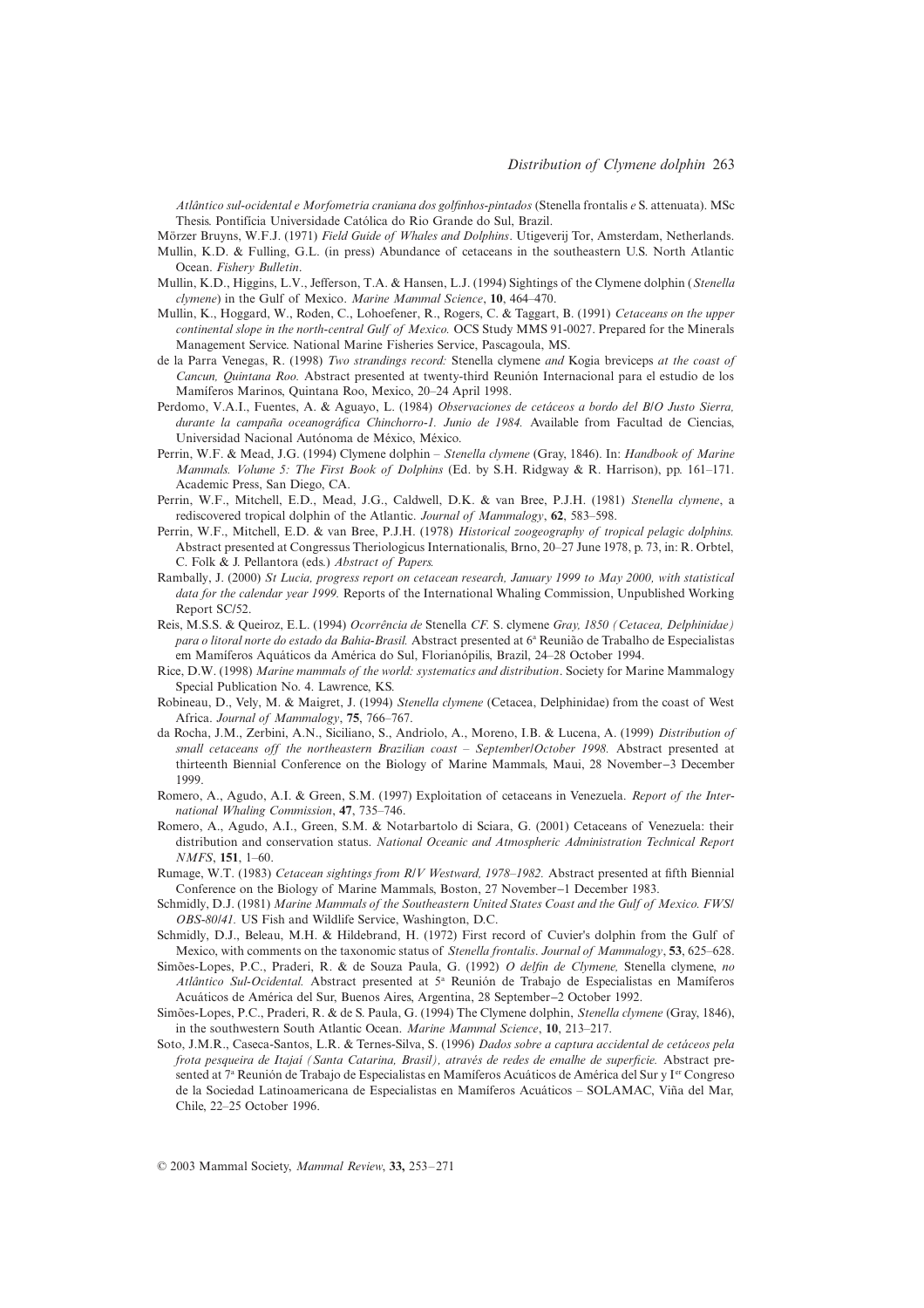- Soto, J.M.R., Montibeler, A. & da Silva-Ribeiro, C.C. (2000) O golfinho-de-capacete, *Stenella clymene* (Gray, 1846) (Cetacea, Delphindae) no sudoeste do Atlântico. *Alcance (Itajaí)*, **7**, 65–68.
- Ulmer, F.A. (1981) New Jersey's dolphins and porpoises. *New Jersey Audubon Society Occasional Paper*, **137**, 1–11.
- Van Waerebeek, K., Ndiaye, E., Djiba, A., Diallo, M., Murphy, P., Jallow, A., Camara, A., Ndiaye, P. & Tous, P.T. (2000) *A survey of the conservation status of cetaceans in Senegal, The Gambia and Guinea-Bissau. UNEP/CMS Secretariat, Bonn, Germany.* Available from Marco Barbieri, Convention on the Conservation of Migratory Species of Wild Animals (CMS), UNEP/CMS Secretariat, United Nations Premises in Bonn, Martin-Luther-King-Str. 8, D-53175 Bonn, Germany.
- Van Waerebeek, K. & Ofori-Danson, P.K. (1999) *A first checklist of cetaceans off Ghana, Gulf of Guinea, and a shore-based survey of interactions with coastal fisheries.* International Whaling Commission, Unpublished Working Document SC/51/SM35.
- Watkins, W.A. & Moore, K.E. (1982) An underwater acoustic survey for sperm whales (*Physeter catodon*) and other cetaceans in the southeast Caribbean. *Cetology*, **46**, 1–7.
- Watkins, W.A., Moore, K.E. & Tyack, P. (1985) Sperm whale acoustic behaviors in the southeast Caribbean. *Cetology*, **49**, 1–15.
- Yeung, C. (1999) Revised mortality estimates of marine mammal bycatch by the U.S. Atlantic pelagic longline feet in 1992–1997 based on serious injury guidelines. *NOAA Technical Memorandum NMFS-SEFSC*, **429**, 1–26. Available online at: [http://www.aoml.noaa.gov/general/lib/tm\\_429.pdf](http://www.aoml.noaa.gov/general/lib/tm_429.pdf)
- Zaniolo, G. & Picanço, M. (1998) *Relato de resgate e reabilitação de golfinho* Stenella *sp., em cativeiro no Centro* Peixe-Boi/Ibama. Abstract presented at 8<sup>ª</sup> Reunião de Trabalho de Especialistas em Mamíferos Aquáticos da América do Sul e 2o Congresso da Sociedade Latino-Americana de Especialistas em Mamíferos Aquáticos, Olinda, Brazil, 25–29 October 1998.
- Zerbini, A.N., Bassoi, M., Secchi, E.R., Dalla-Rosa, L., de O. Santos, M.C. & Moller, L. (1998a) *Distribution of cetaceans in southern Brazil.* Abstract presented at World Marine Mammal Science Conference, Monaco 20–24th January 1998.
- Zerbini, A.N., Bassoi, M., Secchi, E.R., Higa, A., Sousa, L., Dalla-Rosa L. & de O. Santos, M.C. (1998b) *Distribution and habitat characteristics of Delphinidae in southeastern Brazil.* Abstract presented at Reunião de Trabalho de Especialistas em Mamíferos Aquáticos da América do Sul e 2o Congresso da Sociedade Latino-Americana de Especialistas em Mamíferos Aquáticos, Olinda, Brazil, 25–29 October 1998.
- Zerbini, A.N. & Kotas, J.E. (1998) A note on cetacean bycatch in pelagic driftnets off Southern Brazil. *Report of the International Whaling Commission*, **48**, 519–524.
- Zerbini, A.N., Secchi, E.R., Bassoi, M., Dalla-Rosa, L., Möller, A., de O. Santos, M.C. & de Sousa, L. (1997) *Observação de Cetáceos Durante os Cruzeiros do Programa de Avaliação do Potencial de Recursos Vivos da Zona Econômica Exclusiva (REVIZEE) nas Regiões Sul e Sudeste do Brasil*. Report presented to Instituto Oceanográfico da Universidade da Universidade de São Paulo, São Paulo, Brasil.
- Zerbini, A.N., Secchi, E.R., Bassoi, M., Dalla-Rosa, L., Higa, A., Sousa, L., Moreno, I.B., Moller, L. & Caon, G. (in press) *Distrubuição e abundância relativa de cetáceos na plataforma continental externa e talude da Zona Econômica Exclusiva no sul e Sudeste do Brasil: Resultados preliminares e perspectivas futuras.* Volume Especial Avaliação de Recursos Naturais da Zona Econômica Exclusiva do Brasil. Ministério do Meio Ambiente, Brasil.

*Submitted 26 February 2003; returned for revision 18 March 2003; revision accepted 11 June 2003 Editor*: *RM*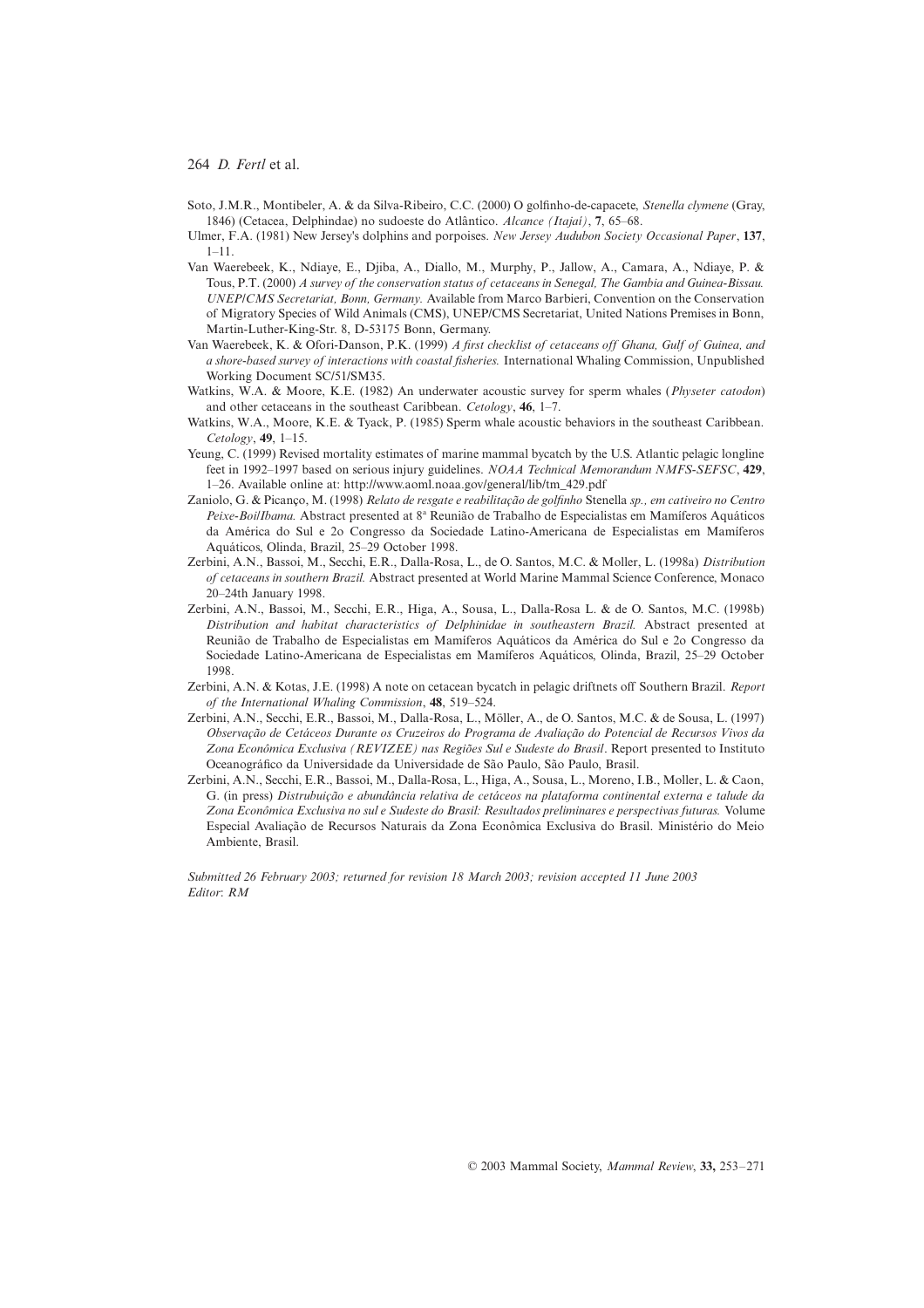# **APPENDIX 1**

Verified sighting records of the Clymene dolphin

| Date         | Latitude                    | Longitude           | Area           | Depth $(m)$ | Number<br>seen | <b>Status</b> | Source                                                                                                                                                          |
|--------------|-----------------------------|---------------------|----------------|-------------|----------------|---------------|-----------------------------------------------------------------------------------------------------------------------------------------------------------------|
| 2 Aug 1972   | $38^\circ N$                | $74^{\circ}$ W      | Atlantic USA   | N/A         | N/A            | U             | W.E. Schevill, personal<br>communication with W.F.<br>Perrin                                                                                                    |
| 20 Aug 1972  | $2^{\circ}10'$ N            | 2°30'W              | Gulf of Guinea | N/A         | c.50           | P             | Photo in Leatherwood,<br>Caldwell & Winn, 1976;<br>Perrin et al., 1981; Perrin &<br>Mead, 1994; Robineau<br>et al., 1994; Van Waerebeek<br>& Ofori-Danson, 1999 |
| 17 May 1976  | $13^{\circ}$ N              | $61^{\circ}$ W      | Caribbean      | N/A         | N/A            | P             | Perrin et al., 1981;<br>Perrin & Mead, 1994                                                                                                                     |
| 13 May 1977  | $13^{\circ}$ N              | $61^{\circ}$ W      | Caribbean      | 1829-2134   | $15 - 20$      | P             | Perrin et al., 1981;<br>Perrin & Mead, 1994                                                                                                                     |
| 23 Feb 1978  | $13^{\circ}$ N              | $61^{\circ}$ W      | Caribbean      | 1829-2134   | 25             | P             | Perrin et al., 1981;<br>Perrin & Mead, 1994                                                                                                                     |
| 23 Apr 1983  | 28°53'N                     | 78°11′W             | Atlantic USA   | N/A         | 8              | P             | Rumage, 1983;<br>Perrin & Mead, 1994                                                                                                                            |
| 29 Apr 1983  | 29°22'N                     | $71^{\circ}52'W$    | Atlantic USA   | N/A         | 3              | P             | Rumage, 1983;<br>Perrin & Mead, 1994                                                                                                                            |
| 1 May 1983   | $30^{\circ}48'$ N           | $71^{\circ}48'W$    | Atlantic USA   | N/A         | 15             | P             | Rumage, 1983;<br>Perrin & Mead, 1994                                                                                                                            |
| 21 May 1989  | $26^{\circ}09.34$ N         | 79°37.04'W          | Caribbean      | N/A         | $50 - 75$      | U             | N. Black & P. Byrnes,<br>personal communication                                                                                                                 |
| 18 May 1990  | $27^{\circ}01.80'$ N        | $90^{\circ}18.20'W$ | Gulf of Mexico | 2195        | 16             | P             | Mullin et al., 1994                                                                                                                                             |
| 19 May 1990  | $26^{\circ}08.30^{\prime}N$ | $90^{\circ}59.50'W$ | Gulf of Mexico | 2286        | 8              | P             | Mullin et al., 1994                                                                                                                                             |
| 19 June 1990 | 26°32'N                     | $96^{\circ}53'W$    | Gulf of Mexico | 44          | 18             | P             | Mullin et al., 1994                                                                                                                                             |
| 21 June 1990 | 27°41'N                     | $87^{\circ}02'W$    | Gulf of Mexico | 3029        | 75             | G             | Mullin et al., 1991;<br>K. Mullin, <i>in litt.</i> ;<br>Jefferson, 1995                                                                                         |
| 21 June 1990 | 28°33'N                     | $88^{\circ}02'W$    | Gulf of Mexico | 2288        | 83             | G             | Mullin et al., 1991;<br>K. Mullin, in litt.;<br>Jefferson, 1995                                                                                                 |
| 22 Apr 1991  | $27^{\circ}32.10^{\prime}N$ | $87^{\circ}00.20'W$ | Gulf of Mexico | 3064        | 38             | P             | Mullin et al., 1994                                                                                                                                             |
| 26 Apr 1991  | $26^{\circ}37.10^{\prime}N$ | $91^{\circ}59.20'W$ | Gulf of Mexico | 1756        | 20             | P             | Mullin et al., 1994                                                                                                                                             |
| 12 May 1991  | $27^{\circ}52.10'$ N        | $90^{\circ}22.20'W$ | Gulf of Mexico | 805         | 51             | P             | Mullin et al., 1994                                                                                                                                             |
| 20 May 1991  | $27^{\circ}34.10'$ N        | 91°59.20'W          | Gulf of Mexico | 704         | 39             | P             | Mullin et al., 1994                                                                                                                                             |
| 6 Jun 1991   | $35^{\circ}26'$ N           | 74°42'W             | Atlantic USA   | N/A         | At least 1*    | U             | P. Olson & A. Sierra<br>Williams, personal<br>communication                                                                                                     |
| 25 Apr 1992  | $27^{\circ}22.00^{\prime}N$ | $92^{\circ}10.00'W$ | Gulf of Mexico | 1018        | 40             | P             | Mullin et al., 1994                                                                                                                                             |
| 13 May 1992  | 25°58.65'N                  | 88°17.53'W          | Gulf of Mexico | 3009        | 82             | P             | Mullin et al., 1994                                                                                                                                             |
| 18 May 1992  | $26^{\circ}12.34'N$         | 91°01.13'W          | Gulf of Mexico | 2195        | 64             | P             | Mullin et al., 1994                                                                                                                                             |
| 20 May 1992  | $27^{\circ}18.66'$ N        | $93^{\circ}01.28'W$ | Gulf of Mexico | 1097        | 30             | ${\bf P}$     | Mullin et al., 1994                                                                                                                                             |
| 1 Jun 1992   | 27°17.09'N                  | 93°30.77'W          | Gulf of Mexico | 933         | 43             | P             | Mullin et al., 1994                                                                                                                                             |
| 5 Jun 1992   | 26°43.84'N                  | 90°02.26'W          | Gulf of Mexico | 2652        | 28             | ${\bf P}$     | Mullin et al., 1994                                                                                                                                             |
| 5 Jun 1992   | 27°49.50'N                  | 89°59.84'W          | Gulf of Mexico | 732         | 27             | P             | Mullin et al., 1994                                                                                                                                             |
| 28 Jan 1993  | 28°09.10'N                  | 88°59.90'W          | Gulf of Mexico | 1244        | 8              | P             | Mullin et al., 1994                                                                                                                                             |
| 10 Feb1993   | $27^{\circ}16.05'N$         | 95°04.25'W          | Gulf of Mexico | 1143        | 5              | P             | Mullin et al., 1994                                                                                                                                             |
| 13 Feb 1993  | 27°27.60'N                  | 93°37.20'W          | Gulf of Mexico | N/A         | 38             | G             | Davis & Fargion, 1996                                                                                                                                           |
| 5 May 1993   | 26°33.18'N                  | 94°16.57'W          | Gulf of Mexico | 1646        | $\overline{c}$ | P             | Mullin et al., 1994                                                                                                                                             |
| 8 May 1993   | 26°24.53'N                  | 93°38.85'W          | Gulf of Mexico | 1646        | 12             | P             | Mullin et al., 1994                                                                                                                                             |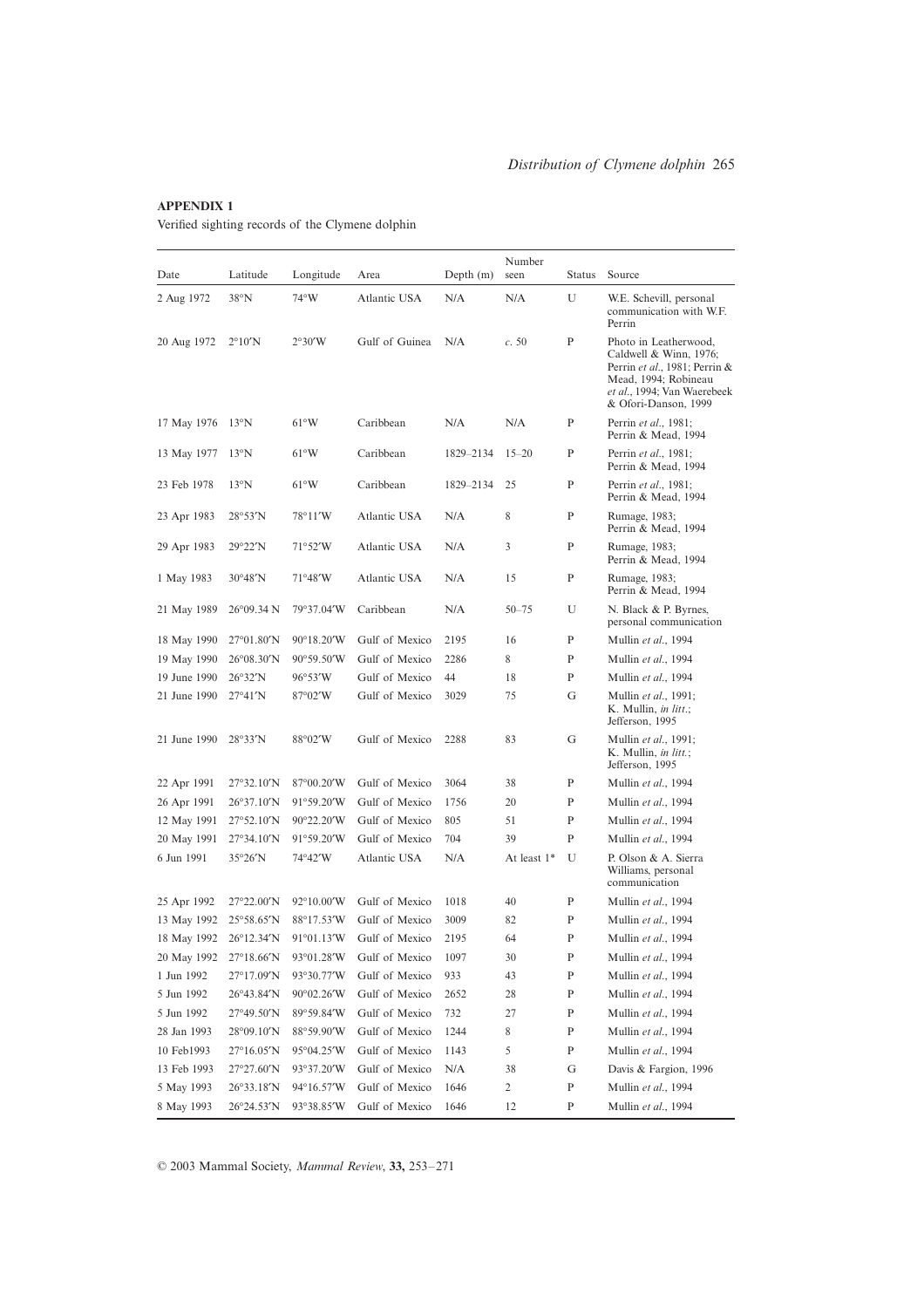| Date         | Latitude                    | Longitude           | Area           | Depth $(m)$  | Number<br>seen | <b>Status</b> | Source                                             |
|--------------|-----------------------------|---------------------|----------------|--------------|----------------|---------------|----------------------------------------------------|
| 10 May 1993  | $27^{\circ}06.66'$ N        | 91°50.19'W          | Gulf of Mexico | 1481         | 40             | P             | Mullin et al., 1994                                |
| 10 May 1993  | $27^{\circ}11.69'N$         | 91°47.63′W          | Gulf of Mexico | 1408         | 50             | P             | Mullin et al., 1994                                |
| 10 May 1993  | $27^{\circ}16.82'N$         | 91°44.09'W          | Gulf of Mexico | 1326         | 75             | P             | Mullin et al., 1994                                |
| 12 May 1993  | 27°34.20'N                  | 92°19.50′W          | Gulf of Mexico | N/A          | 9              | G             | Davis & Fargion, 1996                              |
| 17 May 1993  | $27^{\circ}25.10^{\prime}N$ | 89°52.80′W          | Gulf of Mexico | N/A          | 40             | G             | Davis & Fargion, 1996                              |
| 25 May 1993  | $27^{\circ}06.72^{\prime}N$ | 88°58.05′W          | Gulf of Mexico | 2177         | 80             | P             | Mullin et al., 1994                                |
| 27 May 1993  | $26^{\circ}40.81'N$         | 91°00.16′W          | Gulf of Mexico | 1902         | 100            | $\mathbf P$   | Mullin et al., 1994                                |
| 30 May 1993  | 26°49.24'N                  | 93°58.66′W          | Gulf of Mexico | 1143         | 30             | P             | Mullin et al., 1994                                |
| 30 May 1993  | $27^{\circ}28.00'$ N        | $92^{\circ}10.00'W$ | Gulf of Mexico | 973          | 39             | P             | Mullin et al., 1994                                |
| 31 May 1993  | $26^{\circ}52.14'N$         | 92°49.96′W          | Gulf of Mexico | 1423         | 48             | P             | Mullin et al., 1994                                |
| 2 Jun 1993   | $26^{\circ}17.23'N$         | 94°23.79′W          | Gulf of Mexico | 2481         | 47             | P             | Mullin et al., 1994                                |
| 2 Jun 1993   | $26^{\circ}16.68'$ N        | 94°38.85′W          | Gulf of Mexico | 2245         | 10             | P             | Mullin et al., 1994                                |
| 5 Jun 1993   | $26^{\circ}21.45'$ N        | 93°00.12′W          | Gulf of Mexico | 1866         | 90             | P             | Mullin et al., 1994                                |
| 17 Aug 1993  | $27^{\circ}47.90^{\prime}N$ | 88°39.30′W          | Gulf of Mexico | N/A          | 33             | G             | Davis & Fargion, 1996                              |
| 5 Sep 1993   | $26^{\circ}17.27'N$         | 94°12.39′W          | Gulf of Mexico | 1962         | 85             | P             | Mullin et al., 1994                                |
| 17 Apr 1994  | $27^{\circ}02.30'$ N        | 90°00.40'W          | Gulf of Mexico | 2388         | 50             | G             | Davis & Fargion, 1996                              |
| 8 May 1994   | $27^{\circ}41.20'$ N        | 91°00.00′W          | Gulf of Mexico | 810          | 25             | G             | Davis & Fargion, 1996                              |
| 8 May 1994   | $27^{\circ}27.80'$ N        | 91°00.10′W          | Gulf of Mexico | 1076         | 35             | G             | Davis & Fargion, 1996                              |
| 8 May 1994   | $27^{\circ}22.10^{\prime}N$ | 90°56.80′W          | Gulf of Mexico | 1392         | 200            | G             | Davis & Fargion, 1996                              |
| 9 May 1994   | $26^{\circ}43.60^{\prime}N$ | $92^{\circ}00.10'W$ | Gulf of Mexico | 1800         | 140            | G             | Davis & Fargion, 1996                              |
| 15 May 1994  | $27^{\circ}29.70^{\prime}N$ | 89°10.80′W          | Gulf of Mexico | 1700         | 30             | G             | Davis & Fargion, 1996                              |
| 29 May 1994  | $28^{\circ}26.40'$ N        | 88°31.30 W          | Gulf of Mexico | 1700         | 168            | G             | Davis & Fargion, 1996                              |
| 31 May 1994  | $27^{\circ}10.40^{\prime}N$ | 93°07.80′W          | Gulf of Mexico | 1068         | 35             | G             | Davis & Fargion, 1996                              |
| 1 Jun 1994   | $27^{\circ}35.40'$ N        | 89°19.00'W          | Gulf of Mexico | 1598         | 70             | G             | Davis & Fargion, 1996                              |
| 23 Apr 1996  | $26^{\circ}00.10^{\prime}N$ | $87^{\circ}59.60'W$ | Gulf of Mexico | 1650         | 78             | G             | Davis, Evans &<br>Würsig, 2000                     |
| 26 Apr 1996  | $27^{\circ}22.00^{\prime}N$ | $92^{\circ}10.00'W$ | Gulf of Mexico | 1135         | 40             | G             | Davis et al. 2000                                  |
| 27 Apr 1996  | $27^{\circ}30.20'N$         | $91^{\circ}00.20'W$ | Gulf of Mexico | 610          | 68             | G             | Davis et al. 2000                                  |
| 28 Apr 1996  | $26^{\circ}51.70^{\prime}N$ | 91°59.40'W          | Gulf of Mexico | 1030         | 100            | G             | Davis et al. 2000                                  |
| 29 Apr 1996  | $26^{\circ}15.70^{\prime}N$ | 93°00.00'W          | Gulf of Mexico | 1030         | 75             | G             | Davis et al. 2000                                  |
| 30 Apr 1996  | $27^{\circ}19.00'$ N        | 95°01.00'W          | Gulf of Mexico | 621          | 150            | G             | Davis et al. 2000                                  |
| 17 May 1996  | 26°41.80'N                  | $87^{\circ}59.60'W$ | Gulf of Mexico | 1475         | 15             | G             | Davis et al. 2000                                  |
| 21 May 1996  | $26^{\circ}56.60'$ N        | 91°00.10'W          | Gulf of Mexico | 1000         | 55             | G             | Davis et al. 2000                                  |
| 22 May 1996  | $26^{\circ}34.90^{\prime}N$ | 91°58.80'W          | Gulf of Mexico | 900          | 75             | G             | Davis et al. 2000                                  |
| 15 Jul 1996  | 28°30.40'N                  | 86°16.80'W          | Gulf of Mexico | 382          | 150            | G             | Davis et al. 2000                                  |
| 22 Jul 1996  | 27°19.90'N                  | 85°19.80'W          | Gulf of Mexico | 1049         | 80             | G             | Davis et al. 2000                                  |
| 14 Sep 1996  | 27°25.00'S                  | 46°37.90'W          | South America  | $900 - 1200$ | $50 - 100$     | G             | Dalla-Rosa, 1998                                   |
| 24 Sep 1996  | $27^{\circ}12.44'N$         | 95°17.61′W          | Gulf of Mexico | 1243         | 30             | P             | Fertl, Schiro & Peake, 1997                        |
| 26 Oct 1996  | $26^{\circ}06.10^{\prime}N$ | $87^{\circ}26.20'W$ | Gulf of Mexico | 3095         | 12             | G             | Davis et al. 2000                                  |
| 20 May 1997  | $26^{\circ}02.50^{\prime}N$ | 95°09.60'W          | Gulf of Mexico | 960          | 70             | G             | Davis et al. 2000                                  |
| 25 May 1997  | 28°18.60'N                  | 89°35.40'W          | Gulf of Mexico | 455          | 20             | G             | Davis et al. 2000                                  |
| 8 Dec 1997   | $28°52'$ S                  | 46°56′W             | South America  | 1390         | $14 - 15$      | P             | Zerbini et al., 1997; Zerbini<br>& Kotas, 1998     |
| 9 Feb 1998   | $28^{\circ}51.80'$ N        | 87°18.10′W          | Gulf of Mexico | 971          | 130            | U             | Davis et al. 2000                                  |
| 12 Feb 1998  | 28°51.80'N                  | $87^{\circ}18.10'W$ | Gulf of Mexico | N/A          | 32             | U             | Davis et al. 2000                                  |
| 25 Apr 1998  | $27^{\circ}25.30'N$         | 93°19.20'W          | Gulf of Mexico | N/A          | 8              | U             | Davis et al. 2000                                  |
| 13 July 1998 | 34°19.80'N                  | 75°25.20'W          | Atlantic USA   | 300          | 151            | P             | Mullin & Fulling, in press;<br>K. Mullin, in litt. |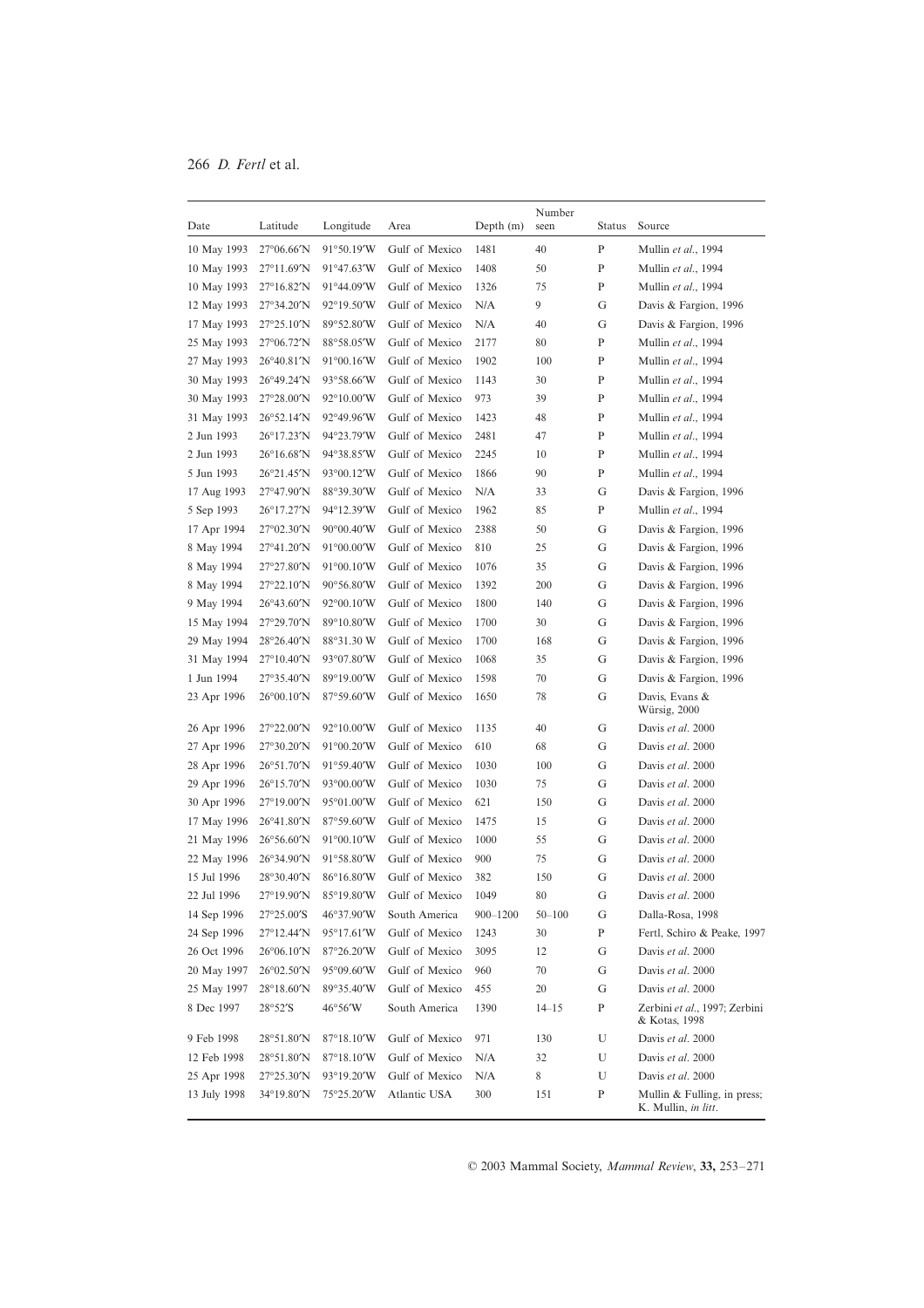| Date         | Latitude                    | Longitude         | Area                        | Depth $(m)$ | Number<br>seen | <b>Status</b> | Source                                                     |
|--------------|-----------------------------|-------------------|-----------------------------|-------------|----------------|---------------|------------------------------------------------------------|
| 13 July 1998 | $35^{\circ}14.50^{\prime}N$ | 74°23.70'W        | Atlantic USA                | 1830        | 69             | P             | Mullin & Fulling, in press;<br>K. Mullin, in litt.         |
| 7 Aug 1998   | $35^{\circ}35.90'$ N        | 74°29.40'W        | Atlantic USA                | 139         | 2              | P             | Mullin & Fulling, in press;<br>K. Mullin, <i>in litt</i> . |
| 8 Aug 1998   | 35°28.40'N                  | 73°30.20'W        | Atlantic USA                | 3020        | 14             | P             | Mullin & Fulling, in press;<br>K. Mullin, in litt.         |
| 10 Aug 1998  | $35^{\circ}44.6'$ N         | 74°38.7′W         | Manteo, NC,<br>Atlantic USA | N/A         | N/A            | U             | <b>FONT 2001</b>                                           |
| 28 Sep 1998  | 7°35'S                      | $33^{\circ}50'W$  | South America               | 4300        | $50 - 60$      | U             | This paper                                                 |
| 29 Sep 1998  | $6^{\circ}54^{\prime}S$     | 33°49'W           | South America               | 3700        | $50 - 70$      | U             | This paper                                                 |
| 1 Oct 1998   | $6^{\circ}09^{\prime}S$     | 33°32'W           | South America               | 4400        | 2              | U             | This paper                                                 |
| 2 May 1999   | $27^{\circ}13'N$            | $88^\circ 59'W$   | Gulf of Mexico              | 2150        | 86             | G             | C. Hubard & K. Mullin,<br>in litt.                         |
| 22 May 1999  | 28°41'N                     | $88^{\circ}00'W$  | Gulf of Mexico              | 2086        | 56             | G             | C. Hubard & K. Mullin,<br>in litt.                         |
| 23 May 1999  | 27°30'N                     | 88°59'W           | Gulf of Mexico              | 1894        | 300            | G             | C. Hubard & K. Mullin,<br>in litt.                         |
| 23 May 1999  | $27^{\circ}03'$ N           | $89^{\circ}01'W$  | Gulf of Mexico              | 2196        | 125            | G             | C. Hubard & K. Mullin,<br>in litt.                         |
| 24 May 1999  | $26^{\circ}46'$ N           | 89°57'W           | Gulf of Mexico              | 2471        | 195            | G             | C. Hubard & K. Mullin,<br>in litt.                         |
| 1 Jun 1999   | $28^{\circ}03'$ N           | $89^{\circ}43'W$  | Gulf of Mexico              | 688         | 23             | G             | C. Hubard & K. Mullin,<br>in litt.                         |
| 1 Jun 1999   | $28^{\circ}05'$ N           | 89°27′W           | Gulf of Mexico              | 1199        | 80             | G             | C. Hubard & K. Mullin,<br>in litt.                         |
| 11 Sep 1999  | 7°12'S                      | 33°57'W           | South America               | 3500        | c. 20          | U             | This paper                                                 |
| 12 Sep 1999  | $7°40'$ S                   | $33^{\circ}25'W$  | South America               | 4200        | c.300          | U             | This paper                                                 |
| 19 Sep 1999  | $36^{\circ}05'$ N           | 73°45′W           | Atlantic USA                | 2955        | 165            | G             | NMFS-SEFSC, in litt.                                       |
| 20 Sep 1999  | $35^{\circ}47'$ N           | 74°00'W           | Atlantic USA                | 2763        | 1000           | G             | NMFS-SEFSC, in litt.                                       |
| 23 Sep 1999  | 7°26'S                      | $34^{\circ}16'$ W | South America               | 3200        | c.50           | U             | This paper                                                 |
| 24 Sep 1999  | $8°28'$ S                   | $33^{\circ}29'W$  | South America               | 4000        | 250            | U             | This paper                                                 |
| 26 Sep 1999  | $10^{\circ}16^{\prime}S$    | 33°39'W           | South America               | 4500        | c.15           | U             | This paper                                                 |
| 26 Sep 1999  | $10^{\circ}14^{\prime}S$    | $33^{\circ}46'W$  | South America               | 4500        | c.40           | U             | This paper                                                 |
| 2 May 2000   | $26^{\circ}20'$ N           | $91^{\circ}59'W$  | Gulf of Mexico              | 1876        | 35             | G             | C. Hubard & K. Mullin,<br>in litt.                         |
| 7 May 2000   | 27°38'N                     | $89^{\circ}25'W$  | Gulf of Mexico              | 1351        | 220            | G             | C. Hubard & K. Mullin,<br>in litt.                         |
| 19 May 2000  | $27^{\circ}15'$ N           | 87°59'W           | Gulf of Mexico              | 2654        | 325            | G             | C. Hubard & K. Mullin,<br>in litt.                         |
| 21 May 2000  | $27^{\circ}10'$ N           | 89°00'W           | Gulf of Mexico              | 2187        | 16             | G             | C. Hubard & K. Mullin,<br>in litt.                         |
| 22 May 2000  | $27^{\circ}43'N$            | $90^{\circ}02'W$  | Gulf of Mexico              | 915         | 64             | G             | C. Hubard & K. Mullin,<br>in litt.                         |
| 23 May 2000  | $27^{\circ}26'$ N           | 91°00'W           | Gulf of Mexico              | 1427        | 10             | G             | C. Hubard & K. Mullin,<br>in litt.                         |
| 28 May 2000  | 27°30'N                     | $91^{\circ}24'W$  | Gulf of Mexico              | 988         | 180            | G             | C. Hubard & K. Mullin,<br>in litt.                         |
| 20 Aug 2000  | 8°30'S                      | 33°34′W           | South America               | 3800        | 6              | U             | This paper                                                 |
| 21 Aug 2000  | $8°53'$ S                   | 34°00'W           | South America               | 4000        | 60             | U             | This paper                                                 |
| 6 Mar 2002   | 36°45'N                     | 73°07′W           | Atlantic USA                | 3184        | 275            | G             | NMFS-SEFSC, in litt.                                       |

U – unpublished information; P – published articles and book chapters; G (grey) – published conference abstracts, cruise reports, International Whaling Commission working papers, government reports; N/A – information not available.

\*At least one Clymene dolphin in a group of 20 spinner dolphins.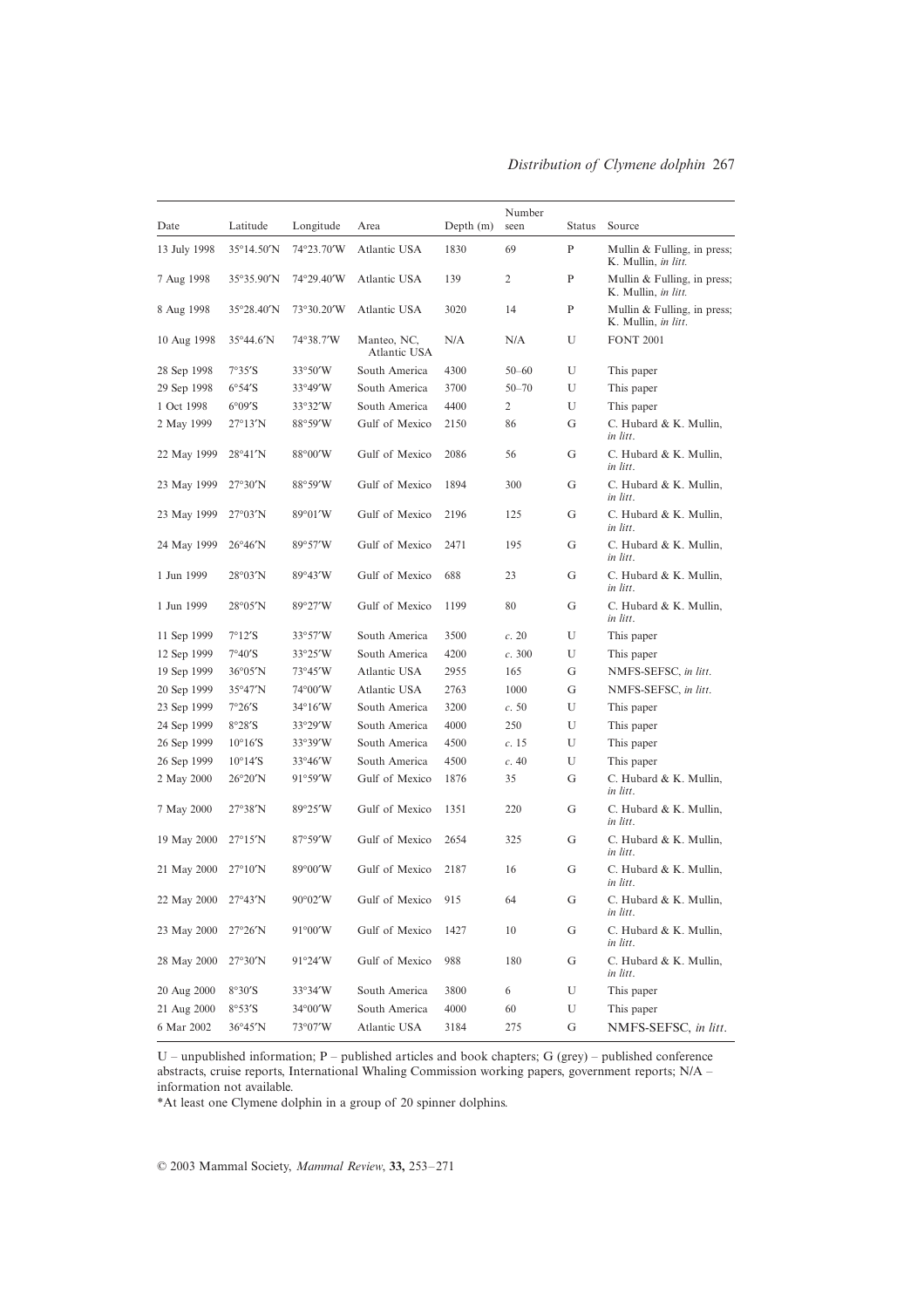# **APPENDIX 2**

Verified stranding records of the Clymene dolphin

| Date         | Location                                             | Latitude           | Longitude          | No.          | Specimen no.                                   | <b>Status</b> | Source                                                                                                                 |
|--------------|------------------------------------------------------|--------------------|--------------------|--------------|------------------------------------------------|---------------|------------------------------------------------------------------------------------------------------------------------|
| N/A          | Probably north-east US<br>coast                      | N/A                | N/A                | $\mathbf{1}$ | <b>USNM 550458</b>                             | U             | This paper                                                                                                             |
| Oct 1955     | St. Augustine, FL, USA N/A                           |                    | N/A                | $\mathbf{1}$ | $R-2-SLS$                                      | P             | Caldwell & Caldwell,<br>1975; Perrin et al.,<br>1981; Schmidly, 1981                                                   |
| May 1956     | Keta, Ghana, Africa                                  | $05^{\circ}55'$ N  | $00^{\circ}59'E$   | 1            | N/A                                            | G             | Van Waerebeek &<br>Ofori-Danson, 1999                                                                                  |
| 20 Jul 1957  | South of Saloum River, $c$ . 14°N<br>Senegal, Africa |                    | N/A                | 1            | <b>IFAN N/A</b>                                | P             | Cadenat & Doutre,<br>1958; Perrin et al.,<br>1981; Perrin & Mead,<br>1994; Robineau et al.,<br>1994                    |
| 12 Sep 1971  | Yarbrough Pass, Padre<br>Island, TX, USA             | $27^{\circ}40'$ N  | $97^{\circ}00'W$   | 3            | LSUMZ 18519, P<br>TCWC<br>25576, TCWC<br>52870 |               | Schmidly, Beleau &<br>Hildebrand, 1972;<br>Perrin et al., 1981;<br>Schmidly, 1981;<br>Jefferson &<br>Baumgardner, 1997 |
| 11 Jan1973   | St. Augustine Inlet, FL, 29°55.6'N<br>USA            |                    | $81^{\circ}17.4'W$ | $\mathbf{1}$ | $R-1-SLS=$<br>UF018715                         | P             | Caldwell & Caldwell,<br>1975; Perrin et al.,<br>1981; Schmidly, 1981;<br>Perrin & Mead, 1994                           |
| 14 Aug 1975  | Jewfish Key, FL, USA                                 | $27^{\circ}25'N$   | $82^{\circ}40'W$   | 3            | UF14186-88                                     | P             | Perrin et al., 1981;<br>Perrin & Mead, 1994;<br>Jefferson et al., 1995                                                 |
| 21 Jun 1976  | NJ, USA                                              | $39^{\circ}17'$ N  | 74°35'W            | 1            | <b>USNM 504408</b>                             | $\mathbf{P}$  | Perrin et al., 1981;<br>Ulmer, 1981; Perrin &<br>Mead, 1994                                                            |
| 15 Sep 1977  | Gokhou M'Bath Beach, c. 16°N<br>Senegal, Africa      |                    |                    | 1            | <b>IFAN 78-11a</b>                             | P             | Robineau et al., 1994;<br>Van Waerebeek et al.,<br>2000                                                                |
| 29 Jun 1978  | Dakar, Senegal, Africa                               | 14°35'N            | $17^{\circ}30'W$   | 1            | <b>IFAN 79-102</b>                             | P             | Dupuy & Maigret,<br>1979; Perrin & Mead,<br>1994; Robineau et al.,<br>1994; Van Waerebeek<br>et al., 2000              |
| 23 Feb 1979  | Kajar, Senegal, Africa                               | $15^{\circ}00'$ N  | $17^{\circ}05'W$   | $\mathbf{1}$ | <b>IFAN 79-106</b>                             | P             | Dupuy & Maigret<br>1979; Robineau et al.,<br>1994; Van Waerebeek<br>et al., 2000                                       |
| 30 Mar 1979  | Galveston, TX, USA                                   | 28°56'N            | $95^{\circ}19'W$   | 1            | <b>TCWC 50849</b>                              | P             | Jefferson et al., 1995;<br>Jefferson &<br>Baumgardner, 1997;<br>Jefferson & Schiro,<br>1997                            |
| 27 Oct 1981  | West Africa                                          | $12^{\circ}44'N$   | $17^{\circ}45'W$   | 1            | IFAN N/A                                       | P             | Robineau et al., 1994                                                                                                  |
| 24 Jan 1982  | TX. USA                                              | $27^{\circ}19'N$   | $97^{\circ}20'W$   | 1            | SE0735=C18                                     | P             | Perrin & Mead, 1994                                                                                                    |
| 22 Mar 1983  | Jacksonville Beach,<br>Duval Co., FL, USA            | $30^{\circ}15.2'N$ | 81°22.5'W          | 4            | SE1069-1072                                    | P             | Perrin & Mead, 1994;<br>Jefferson et al., 1995                                                                         |
| 6–8 Jul 1983 | Archer Key, Key West,<br>FL, USA                     | 24°33.8'N          | 81°53.5'W          | $6*$         | SE1213-1218                                    | P             | Perrin & Mead, 1994;<br>Jefferson et al., 1995                                                                         |
| 26 Apr 1984  | Padre Island, TX, USA 27°42.4'N                      |                    | 97°08.8'W          | $\mathbf{1}$ | <b>TCWC</b><br>50938=C154                      | ${\bf P}$     | Jefferson et al., 1995;<br>Jefferson &<br>Baumgardner, 1997                                                            |
| 27 May 1984  | TX, USA                                              | 28°59'N            | $95^{\circ}15'W$   | $\mathbf{1}$ | SE1636=C158                                    | U             | Jefferson, 1995                                                                                                        |
| 27 Oct 1984  | Port Aransas, TX, USA 27°50'N                        |                    | 97°03′W            | 2            | TCWC 50939-<br>50940                           | P             | Jefferson et al., 1995;<br>Jefferson &<br>Baumgardner, 1997                                                            |
| 11 Mar 1985  | Padre Island National<br>Seashore, TX, USA           | $27^{\circ}30'$ N  | 97°11′W            | $\mathbf{1}$ | TCWC<br>50936=C206                             | $\mathbf{P}$  | Jefferson et al., 1995;<br>Jefferson &<br>Baumgardner, 1997                                                            |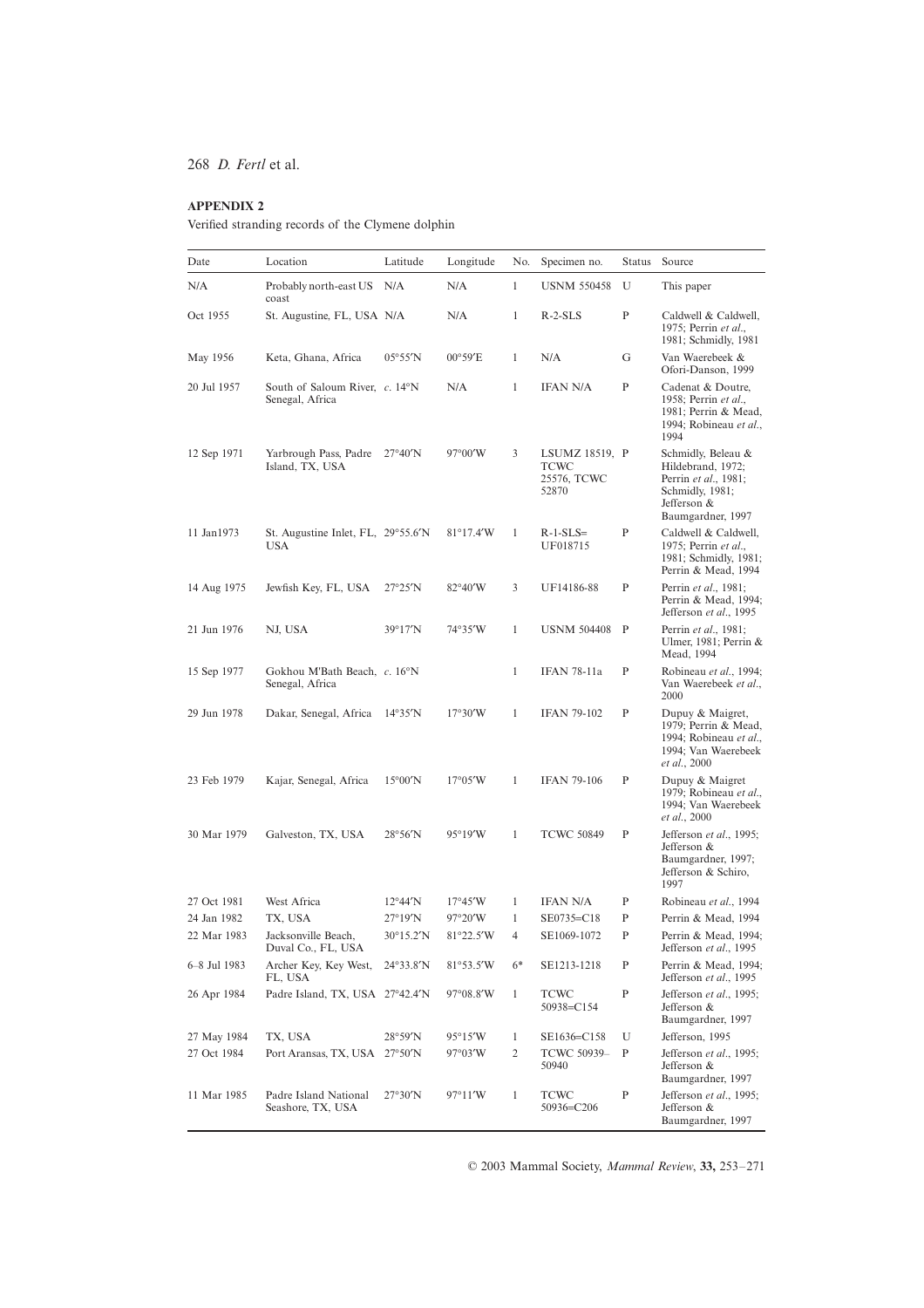| Date         | Location                                     | Latitude                 | Longitude           | No.          | Specimen no.                                 | <b>Status</b> | Source                                                                                            |
|--------------|----------------------------------------------|--------------------------|---------------------|--------------|----------------------------------------------|---------------|---------------------------------------------------------------------------------------------------|
| 30 Apr 1985  | Mustang Island, TX,<br>USA                   | $27^{\circ}47'N$         | 97°05'W             | $\mathbf{1}$ | SE1950=C217                                  | G             | Jefferson, 1995                                                                                   |
| 2–? Oct 1985 | Point au Fer, LA, USA 29°16'N                |                          | $91^{\circ}18'W$    | 46           | <b>USNM</b><br>550498-550543                 | $\mathbf{P}$  | Harris, 1986; Perrin &<br>Mead, 1994; Jefferson<br>et al., 1995; Jefferson<br>& Baumgartner, 1997 |
| 30 Jan 1986  | Marsh Island, LA,<br><b>USA</b>              | 29°35'N                  | $91^{\circ}50'W$    | $\mathbf{1}$ | SE4612                                       | P             | Jefferson &<br>Baumgardner, 1997                                                                  |
| 5 Feb 1986   | Bryan Beach, Brazoria<br>County, TX, USA     | 28°56'N                  | $95^{\circ}19'W$    | $\mathbf{1}$ | <b>TCWC</b><br>50934=C259                    | P             | Jefferson &<br>Baumgardner, 1997                                                                  |
| 9 Sep 1986   | Padre Island National<br>Seashore, TX, USA   | $27^{\circ}18.8'N$       | $97^{\circ}21.5'W$  | $\mathbf{1}$ | <b>TCWC</b><br>50937=C362                    | P             | Jefferson &<br>Baumgardner, 1997                                                                  |
| 14 Sep 1987  | Galveston, TX, USA                           | $29^{\circ}16'$ N        | 94°29'W             | $\mathbf{1}$ | <b>TCWC</b><br>50947=C516                    | P             | Jefferson &<br>Baumgardner, 1997                                                                  |
| 28 Sep 1987  | Del Rey Beach, Palm<br>Beach Co, FL, USA     | $26^{\circ}28.8'N$       | $80^{\circ}3.1'W$   | $\mathbf{1}$ | <b>SE3108</b>                                | U             | D.K. Odell, pers.<br>comm.                                                                        |
| 18 Aug 1989  | Mustang Island, TX,<br>USA                   | $27^{\circ}42'N$         | 97°10′W             | $\mathbf{1}$ | SE4573=C759                                  | G             | Jefferson, 1995                                                                                   |
| 16 Jan 1990  | João Pessoa, PB, Brazil                      | $7^{\circ}06^{\prime}S$  | $34^{\circ}51'W$    | $\mathbf{1}$ | <b>UFPB1410</b>                              | P             | Lucena, Paludo &<br>Langguth, 1998                                                                |
| 1 Feb 1991   | Ambergris Caye, Belize                       | $18^{\circ}$ N           | $88^{\circ}$ W      | $\mathbf{1}$ | no number<br>assigned                        | U             | B. Bilgre, pers. comm.                                                                            |
| 17 Oct 1991  | Cancun, Quintana<br>Roo, Mexico              | $21^{\circ}05.8'N$       | $86^{\circ}45.60'W$ | $\mathbf{1}$ | N17101991Sc<br>(RVMMCM)                      | G             | de la Parra Venegas<br>1998; R. de la Parra<br>Venegas, in litt.                                  |
| 11 Jun 1992  | Passo de Torres, SC,<br><b>Brazil</b>        | 29°18'18"S               | 49°42'02"W 1        |              | <b>UFSC1100</b>                              | Ρ†            | Simões-Lopes et al.,<br>1992; Simões-Lopes<br>et al., 1994                                        |
| 16 Nov 1992  | Praia do Cabo Branco,<br>PB, Brazil          | $7^{\circ}09^{\prime}S$  | 34°49′W             | $\mathbf{1}$ | <b>UFPB2001</b>                              | P             | Lucena et al., 1998                                                                               |
| 27 Nov 1992  | 113 km north of<br>Nouakchott,<br>Mauritania | $19^{\circ}1.9'N$        | $16^{\circ}13.5'W$  | $\mathbf{1}$ | VSCL01                                       | P             | Robineau et al., 1994                                                                             |
|              | 6–10 Dec 1992 Key West, FL, USA              | $24^{\circ}42.1'N$       | $81^{\circ}07.1'W$  | 23           | SE7502-7516,<br>SE7519-7526                  | P             | Jefferson et al., 1995                                                                            |
| 15 Feb1993   | Pratagai, Alagoas state,<br><b>Brazil</b>    | $9°31'$ S                | $35^{\circ}35'W$    | $\mathbf{1}$ | C1152/64                                     | G             | Fragoso et al., 1994                                                                              |
| 12 Mar 1993  | Praia da Taiba, CE,<br><b>Brazil</b>         | 3°32'S                   | $38^{\circ}49'W$    | $\mathbf{1}$ | GECC30101                                    | P             | Alves et al., 1996                                                                                |
| Apr 1993     | Ondina, Salvador, BA,<br><b>Brazil</b>       | $13^{\circ}00^{\prime}S$ | 38°30′W             | $\mathbf{1}$ | LABNEC-<br>C1150/9                           | U             | A. Pereira, pers.<br>comm.                                                                        |
| 7 May 1994   | Praia de Imbassai, BA,<br><b>Brazil</b>      | 12°30'S                  | $37^{\circ}58'W$    | $\mathbf{1}$ | Specimen not<br>collected                    | G             | Reis & Queiroz, 1994                                                                              |
| 6 Nov 1994   | Praia do Forte, BA,<br><b>Brazil</b>         | $12°34'$ S               | $37^{\circ}59'W$    | $\mathbf{1}$ | CCPM0004                                     | U             | R. Maia-Nogueira,<br>pers. comm.                                                                  |
| 8 Dec 1994   | FL, USA                                      | $27^{\circ}11.3'N$       | 80°09.6'W           | 1            | SE9685                                       | U             | This paper                                                                                        |
| 15 Jun 1995  | Tarpon Springs, FL,<br>USA                   | $28^{\circ}09'N$         | 82°47.5'W           | 21           | SE10568,10203<br>$-10220$                    | U             | D.K. Odell, pers.<br>comm.                                                                        |
| Jul 1995     | Massarandupiô, Entre<br>Rios, BA             | $12°22'$ S               | 37°51'W             | $\mathbf{1}$ | LABNEC-<br>C <sub>1150</sub> / <sub>16</sub> | U             | A. Pereira, pers.<br>comm.                                                                        |
| 1 Nov 1995   | Bijol Islands, Gambia                        | $13^{\circ}23.1'N$       | $16^{\circ}49'W$    | $\mathbf{1}$ | <b>PFM-001</b>                               | G             | Van Waerebeek et al.,<br>2000                                                                     |
| 9 Mar 1996   | Grand Isle, LA, USA                          | $90^{\circ}01.45'N$      | 29°12.04'W          | $\mathbf{1}$ | LA029-96                                     | U             | This paper                                                                                        |
| 10 Apr 1996  | Praia de Interlagos,<br>Camaçari, BA, Brazil | $12^{\circ}41'$ S        | 38°19′W             | $\mathbf{1}$ | <b>CCPM0009</b>                              | U             | R. Maia-Nogueira,<br>pers. comm.                                                                  |
| 1 Feb 1997   | Barra Grande, Vera<br>Cruz, BA, Brazil       | $13°52'$ S               | 38°57′W             | $\mathbf{1}$ | LABNEC-<br>C1152/23                          | U             | A. Pereira, pers.<br>comm.                                                                        |
| May 1997     | Barra Grande, Vera<br>Cruz, BA, Brazil       | $13°52'$ S               | 38°57′W             | $\mathbf{1}$ | LABNEC-<br>C1152/24                          | U             | A. Pereira, pers.<br>comm.                                                                        |
| 1 Feb 1998   | Barra Grande, Vera<br>Cruz, BA, Brazil       | $13^{\circ}52^{\prime}S$ | 38°57′W             | $\mathbf{1}$ | LABNEC-<br>C1151/44                          | U             | A. Pereira, pers.<br>comm.                                                                        |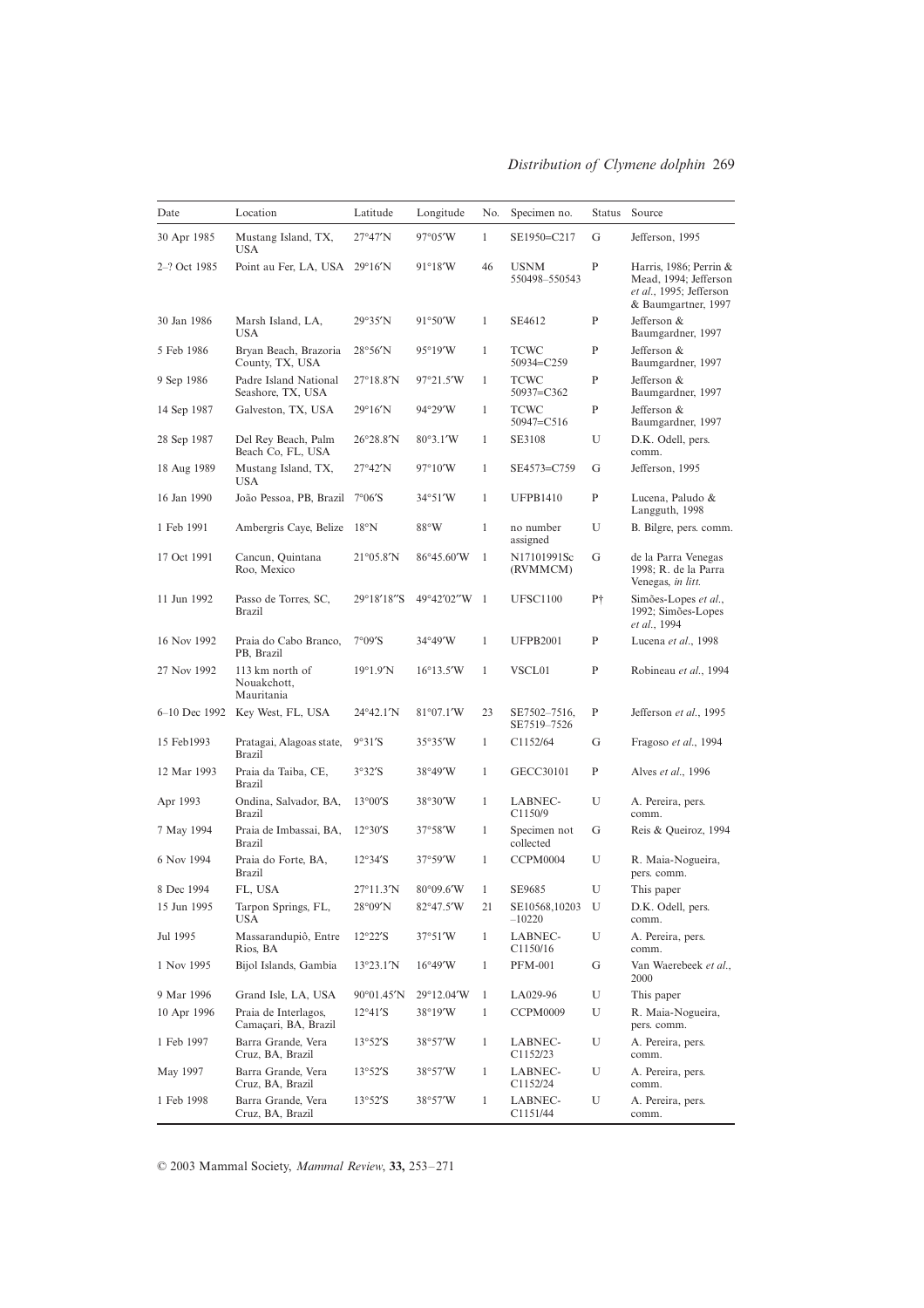| Date            | Location                                             | Latitude                   | Longitude         | No.          | Specimen no.              | Status        | Source                                               |
|-----------------|------------------------------------------------------|----------------------------|-------------------|--------------|---------------------------|---------------|------------------------------------------------------|
| 8 Mar 1998      | Arembepe, Camaçari,<br>BA. Brazil                    | $12^{\circ}41^{\prime}S$   | $38^{\circ}6'W$   | 1            | <b>CCPM0029</b>           | U             | R. Maia-Nogueira,<br>pers. comm.                     |
| 18 Apr 1998     | Praia Carne de Vaca, PE, 7°35'S<br><b>Brazil</b>     |                            | $34^{\circ}50'W$  | 1            | Specimen not<br>collected | $G^{\dagger}$ | Zaniolo & Picanço,<br>1998                           |
| 2 Sep 1998      | Praia de Patamares, BA, 12°58'S<br>Brazil            |                            | 38°30'W           | 1            | <b>CCPM0040</b>           | U             | R. Maia-Nogueira,<br>pers. comm.                     |
| 29 Sep 1998     | Pinellas County, Anclote 28°10.8'N<br>Key, FL, USA   |                            | $2^{\circ}51.2'W$ | 1            | SE13802                   | U             | This paper                                           |
| 1 Feb 1999      | Flagler County, FL, USA29°30.1'N                     |                            | $81^{\circ}7.8'W$ | $\mathbf{1}$ | SE14094                   | U             | This paper                                           |
| 6 Jan 2000      | Barreira do Inferno, RN, 5°55'S<br>Brazil            |                            | $35^{\circ}09'W$  | 1            | $UFRN-05$                 | U             | F.J.S. Lima, pers.<br>comm.                          |
| 12 Feb 2000     | Praia de Pituacu.<br>Salvador, BA, Brazil            | $12^{\circ}58^{\prime}S$   | 38°30'W           | 1            | <b>CCPM0074</b>           | U             | R. Maia-Nogueira,<br>pers. comm.                     |
| 14 Feb 2000     | Praia do Forte, BA, Brazil12°34'S                    |                            | $37^{\circ}59'W$  | 1            | CCPM0075                  | U             | R. Maia-Nogueira,<br>pers. comm.                     |
| 3 Jun 2000      | Praia de Berlinque, Vera 13°01'S<br>Cruz, BA, Brazil |                            | 38°38′W           | 1            | <b>CRMA#0004</b>          | U             | R. Maia-Nogueira,<br>pers. comm.                     |
| $10$ Jun $2000$ | Praia da Penha, Salvador, 12°58'S<br>BA, Brazil      |                            | 38°30'W           | 1            | CCPM0084                  | U             | R. Maia-Nogueira,<br>pers. comm.                     |
| 23 Jul 2000     | Jardim de Alá, Salvador, 12°59'S<br>BA, Brazil       |                            | 38°26'W           | 1            | <b>CCPM0089</b>           | U             | R. Maia-Nogueira,<br>pers. comm.                     |
| 17 Sep 2000     | Praia de Imbassaí, Entre 11°57'S<br>Rios, BA, Brazil |                            | 37°31'W           | 1            | <b>CCPM0095</b>           | U             | R. Maia-Nogueira,<br>pers. comm.                     |
| 8 Apr 2001      | Itacimirim. Praia da<br>Espera, BA, Brazil           | 12°35'S                    | 38°02′W           | 1            | CCPM, no<br>number        | U             | R. Maia-Nogueira,<br>pers. comm.                     |
| 9 Apr 2001      | Tramandaí, RS, Brazil                                | $29^{\circ}58'$ S          | $50^{\circ}07'W$  | 1            | GEMARS0795                | U             | Moreno, 2002                                         |
| 4 Jul 2001      | Praia dos Ingleses,<br>Florinópolis, SC, Brazil      | 27°32'S                    | 48°32'W           | 1            | <b>UFSC1292</b>           | U             | P.C. Simões-Lopes &<br>P.A.C. Flores, pers.<br>comm. |
| 7 Apr 1996      | CE, Brazil                                           | $3^{\circ}43^{\prime}S$    | 38°32′W           | 1            | GECC30102                 | U             | C. Negão, pers. comm.                                |
| N/A             | Costa Azul, Litoral<br>Norte, BA, Brazil             | $12^{\circ}58.2^{\prime}S$ | 38°30.6'W         | 1            | <b>CCPM0008</b>           | U             | R. Maia-Nogueira,<br>pers. comm.                     |
| N/A             | Probably Texas coast,<br>USA                         | N/A                        | N/A               | 1            | <b>TCWC 50847</b>         | P             | Jefferson &<br>Baumgardner, 1997                     |
| N/A             | TX, USA                                              | N/A                        | N/A               | 1            | TMMSN sclu1               | U             | T. Jefferson, in litt.                               |

Acronyms (locations): Brazil: AL – Alagoas, BA – Bahia, CE – Ceará, PB – Paraíba, PE – Pernambuco, RN – Rio Grande do Norte, RS – Rio Grande do Sul, SC – Santa Catarina; USA: FL – Florida, LA – Louisiana, NC – North Carolina, NJ – New Jersey, TX – Texas.

BMNH – British Museum of Natural History, London, UK; CCPM – Coleção Científica do Projeto Mamíferos Marinhos, Salvador/BA, Brazil; CRMA – Centro de Resgate de Mamíferos Aquáticos, Salvador/BA, Brazil; GECC – Grupo de Estudos de Cetáceos do Ceará, Fortaleza/CE, Brazil; GEMARS – Grupo de Estudos de Mamíferos Aquáticos do Rio Grande do Sul, Porto Alegre/RS, Brazil; IFAN – Institut Fondamental d'Afrique Noire, Dakar; these specimens are now located at the Paris Muséum national d'Histoire naturelle (Van Waerebeek *et al*., 2000); LABNEC – Laboratório de Nectologia da Universidade Federal da Bahia, Salvador/ BA, Brazil; LSUMZ – Louisiana State University Museum of Zoology, Baton Rouge, LA; PFM – this specimen is curated at the Department of Parks and Wildlife Management, Abuko National Park, The Gambia; PREAMAR – Programa de Estudos de Animais Marinhos, Salvador/BA, Brazil; RVMMCM – Red de Varamientos de Mamíferos Marinos del Caribe Mexicano; SE – South-east Marine Mammal Stranding Network, USA; TCWC – Texas Cooperative Wildlife Collection, Texas A&M University, College Station, TX: TMMSN – Texas Marine Mammal Stranding Network, Galveston, TX; UF – University of Florida, Gainesville, FL; UFSC – Universidade Federal de Santa Catarina, Laboratório de Mamíferos Aquáticos, Florianópolis/ SC, Brazil; UFPB – Universidade Federal da Paraíba, João Pessoa/PB, Brazil; UFRN – Universidade Federal do Rio Grande do Norte, Natal/RN, Brazil; USNM – Smithsonian Institution National Museum of Natural History (United States National Museum), Washington, D.C.; UZMC – Universitets Zoologiske Museum, Copenhagen; VSCL01 – private collection M. Vely, Centre national d'Elevage et de Médecine vétérinaire. U – unpublished information;  $P$  – published in article or book chapter; G (Grey) – published thesis/ dissertations, conference abstracts, government reports; N/A – information not available. \*Mass stranding (18); 6 of 7 recovered were Clymene.

† Record discussed in text.